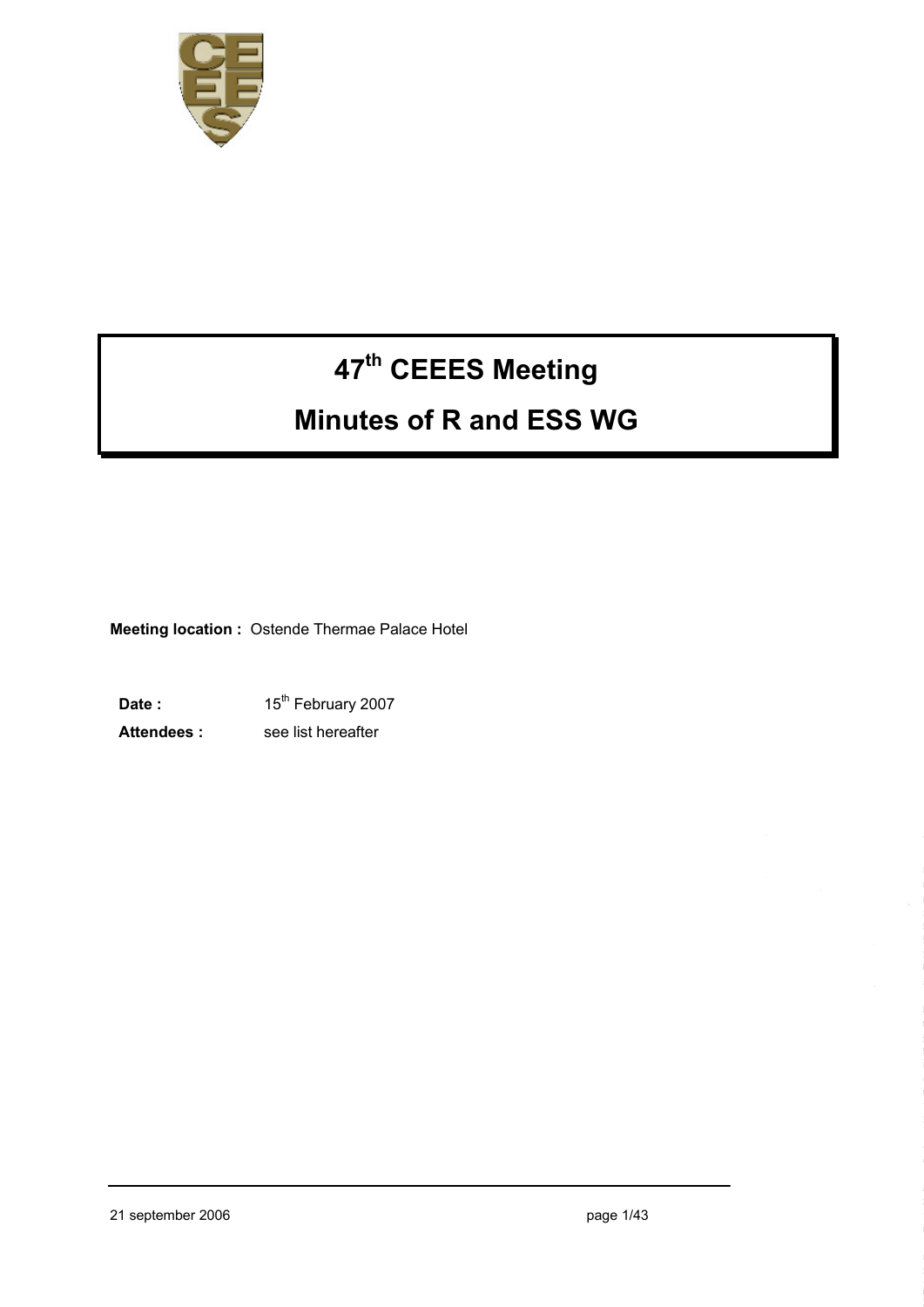

| Name               | 1 <sup>st</sup><br>name | <b>Company/Society</b>                          | phone             | fax               | email                       |
|--------------------|-------------------------|-------------------------------------------------|-------------------|-------------------|-----------------------------|
| AXEBSSON           | Bengt                   | AXEB AB                                         |                   |                   | ba@axeb.se                  |
| <b>CORBEN</b>      | Dave                    | Philips Applied Technologies/PLOT               | +31 40 27 48474   | +31 40 27 46333   | D.Corben@philips.com        |
| <b>GRZESKOWIAK</b> | Henri                   | <b>HG Consultant /ASTE</b>                      | +33 1 34 88 35 23 | +33 1 34 88 34 75 | henri@grzeskowiak.net       |
| <b>HOLY</b>        | Michel                  | retired/SSEE                                    | +41 1 865 46 68   |                   | michel.holyl@bluewin.ch     |
| <b>PALMEN</b>      | Helge                   | VTT Industrial Systems /SEEF                    | +358 9 456 56 31  | +358 9 456 7042   | Helge.Palmen@vtt.fi         |
| <b>RUDING</b>      | Gunnar                  | Ass. of Swedish Engineering<br>Industries /SEES | 46 8 653 0418     | 46 8 653 0419     | Gunnar.ruding@serment.pp.se |
| <b>WEETCH</b>      | Colin                   | e2v Technologies/SEE                            | + 44 1245 453654  |                   | colin.weetch@e2v.com        |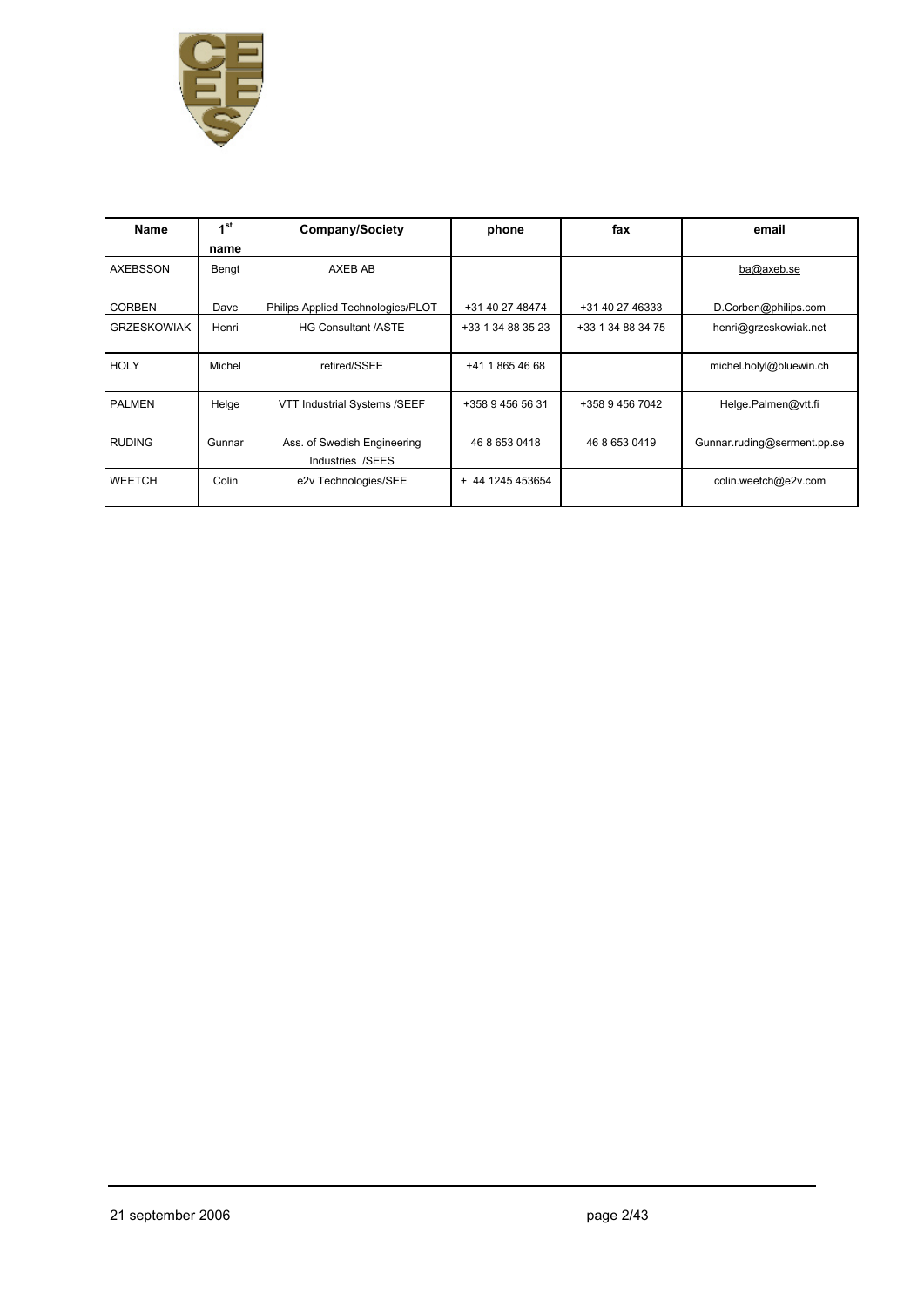

#### **1 - ADOPTION OF THE 45rd CONGRESS R&ESS MEETING MINUTES**

The minutes are adopted. Virtual members: TR 6 members?, at least Klaus Kangas/ABB, chairman

#### **2 - Apologies FOR ABSENCES**

No. None (no info from Marco Perego, the chairman of ESS WG).

#### **3 - INTRODUCTION OF NEW MEMBERS**

Dave Corben, Philips Applied Technologies, PLOT, Netherlands.

#### **5- ESS ACTIVITY**

Definition of terms paper was reviewed. Michel Holy distributed an updated version which was reviewed and discussed. For example, the definition for HALT is to be corrected – TAB members shall send their comments to Michel ASAP. Much debate took place about some definitions – there was also a misunderstanding in the present text about HAST (which would have been a better name for HALT, but has been reserved for non-saturated pressure cooker testing of integrated circuit encapsulation quality).

A question was raised about an introduction or explanation about the creation of the document. Definition /vocabulary of terms might also be needed.

#### **6- R ACTIVITY**

#### **6.1 Different types of tests**

#### **6.1.1 List of withhold tests**

| Type of test                                  | In charge of |                            |
|-----------------------------------------------|--------------|----------------------------|
| feasability, design aid                       | Colin        | Done: see att.2            |
| Development test                              | Michel       | Done: see att 5            |
| Reliability growth test (RGT)                 | Colin        |                            |
| Higly accelerated tests                       | Henri        | Done: see att.3            |
| Accelerated tests                             | Helge        | Under progress : see att 4 |
| Qualification                                 | Michel       |                            |
| Reliability demonstration                     | Colin        |                            |
| <b>ESS including HASS</b>                     | Henri        | Under progress see att 7   |
| Acceptance test                               | Bengt *      |                            |
| Production reliability acceptance test (PRAT) | To be        |                            |
|                                               | determined   |                            |
| Pre production (zero production)              | Gunnar       |                            |
| Life duration                                 | Colin        |                            |
| Verification (validation)                     | Bengt *      |                            |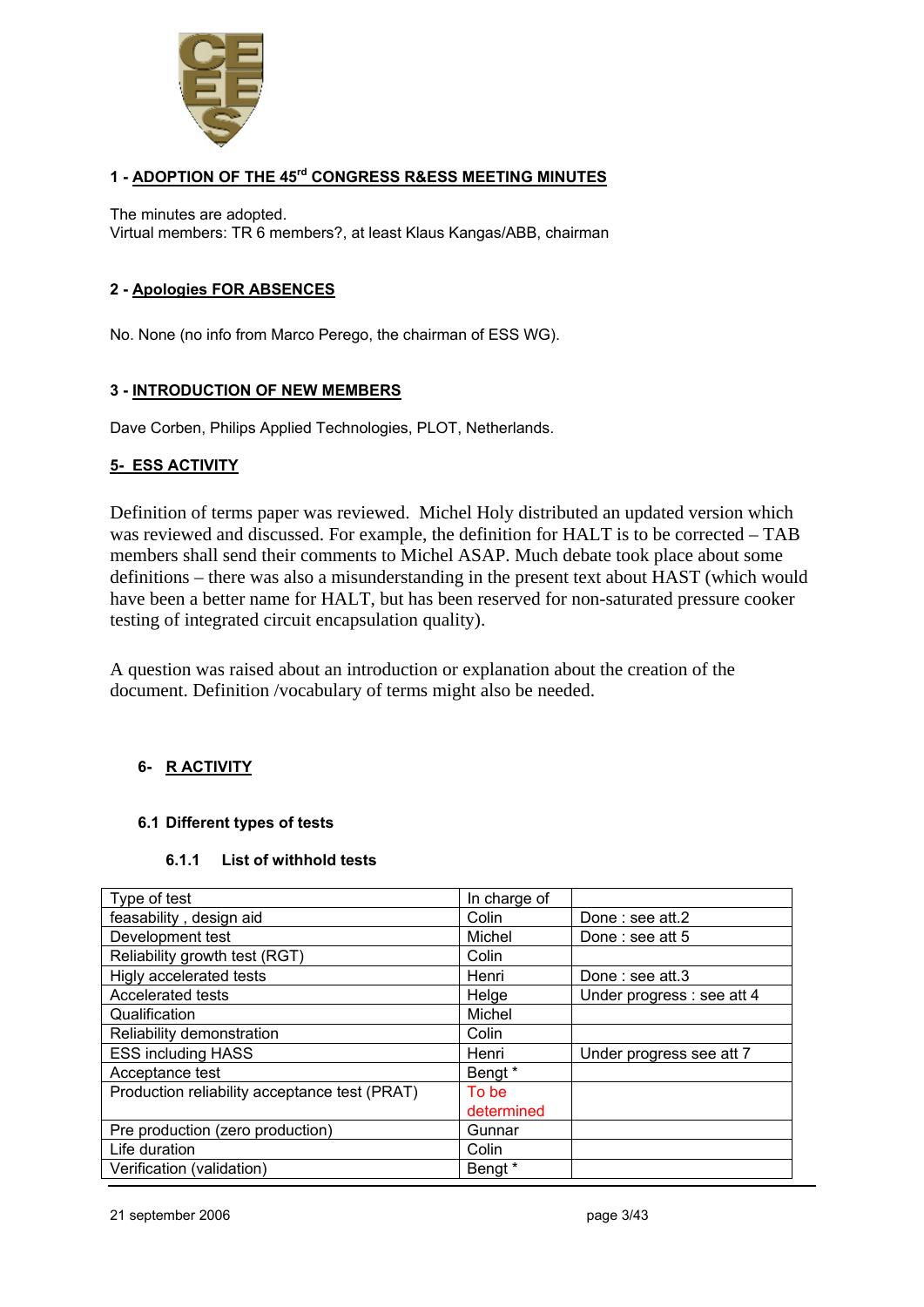

| 6.1.2 | Template to apply to each of these tests |
|-------|------------------------------------------|
|-------|------------------------------------------|

|                 | Test objective (purpose, definition)                                                              |
|-----------------|---------------------------------------------------------------------------------------------------|
| $\overline{2}$  | What is driving you for performing the test?                                                      |
| دی              | Level of assembly of the product submitted to test                                                |
| $\overline{4}$  | Number of items submitted to test                                                                 |
| $5\phantom{.0}$ | Type of product relevant to be submitted to the test (mass volume low price product )             |
| $\overline{6}$  | Test duration (days, weeks, months)                                                               |
| $\overline{7}$  | Separate or combined environments                                                                 |
| $\overline{8}$  | Product strength and environment stress variabilities are or aren't considered                    |
|                 | in the process of deriving the test severity)                                                     |
| 9               | Does the test bring knowledge on reliability parameters?                                          |
| 10              | Does the test consume totally or partially the life potential ot the equipment submitted to test? |
| 11              | main norms, standards, technical references relative to this type of tests                        |

Gunnar Ruding: proposed combination of PRAT and preproduction parts. Gunnar shall soon prepare text for that.

Accelerated testing – AST not to be included. Instead, see ISTIA paper (in French) for three approaches – experimental (DOE, design of experiments), statistical and physical. Gunnar: how about virtual testing? Contact Fabrice Guérin if necessary.

Helge shall modify the Accelerated testing text and include HAST there as an example of a very special and dedicated type of life testing and make a proposal for a text including the three approaches of the ISTIA paper.

# **7- Other topics**

About the questionnaire – the proposed full questionnaire was reviewed and changes were proposed.

# **6- TOUR OF TABLE**

- Colin and the others:
- Helge
- o KOTEL –project, TUPA: A handbook is developed with a general process and methodology for cost effectively manufactured, transported and assembled environmentally compatible product design and packaging.
- o A new project proposal : Virtual environmental condition testing of a product – linked to the Swedish corresponding EUREKA project
- o EU –project has started : Magic, management of ageing of I&C equipment of NPPs
- o EU –project in preparation : LOTUS, long term use of electronics emphasis on advanced IC technologies (DSM, nanotechnology etc.), VTT interest is in the methods for evaluation (accelerated testing, life testing, simulation of these, models)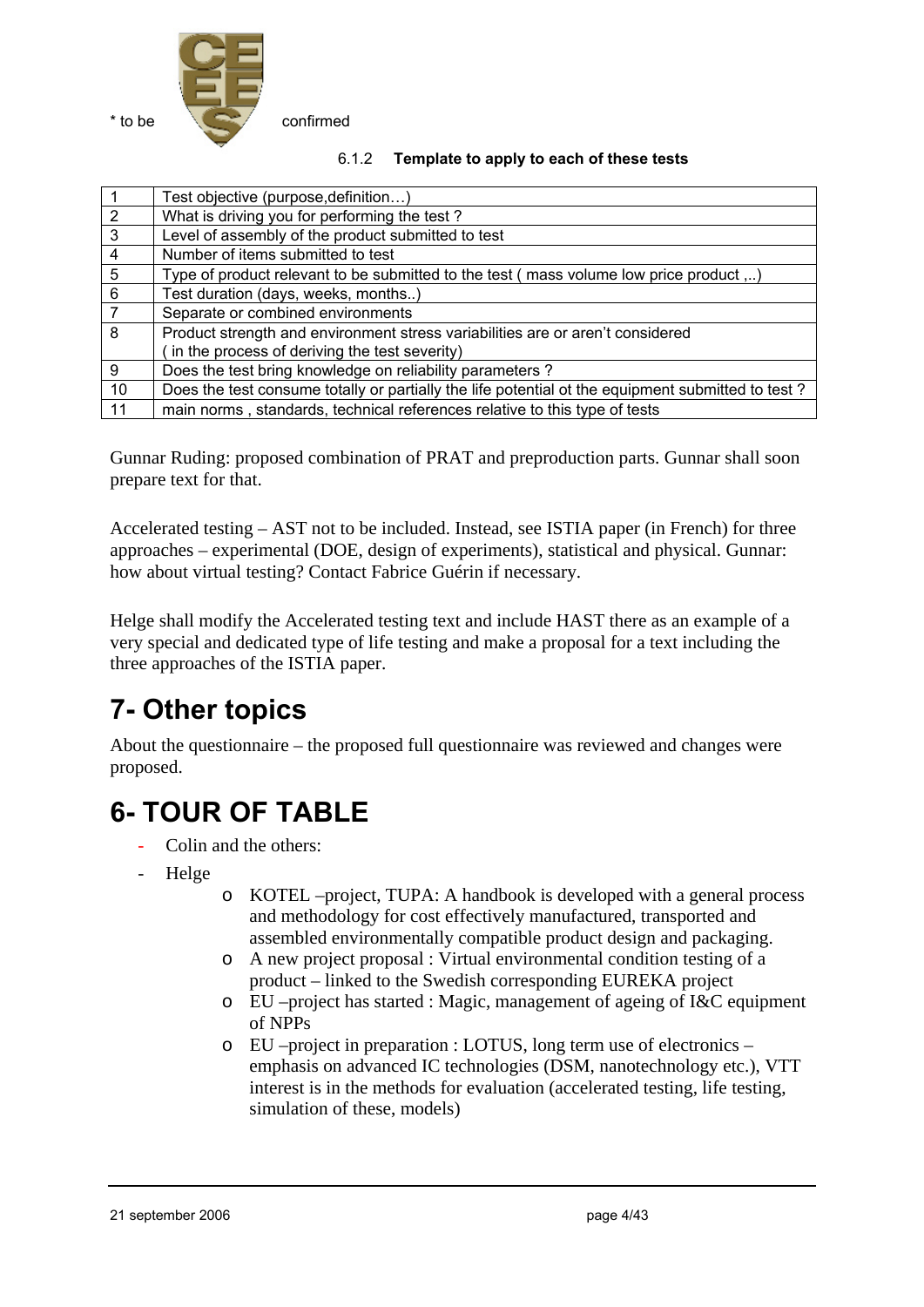

- Henri :
	- o ASTE working group has produced a guide "Environmental Stress Screening for Electronic Equipment using Highly accelerated Tests" . An extract of it has been introduced in the section of the report on HASS. This guide , in English, is open to sell on ASTE web site.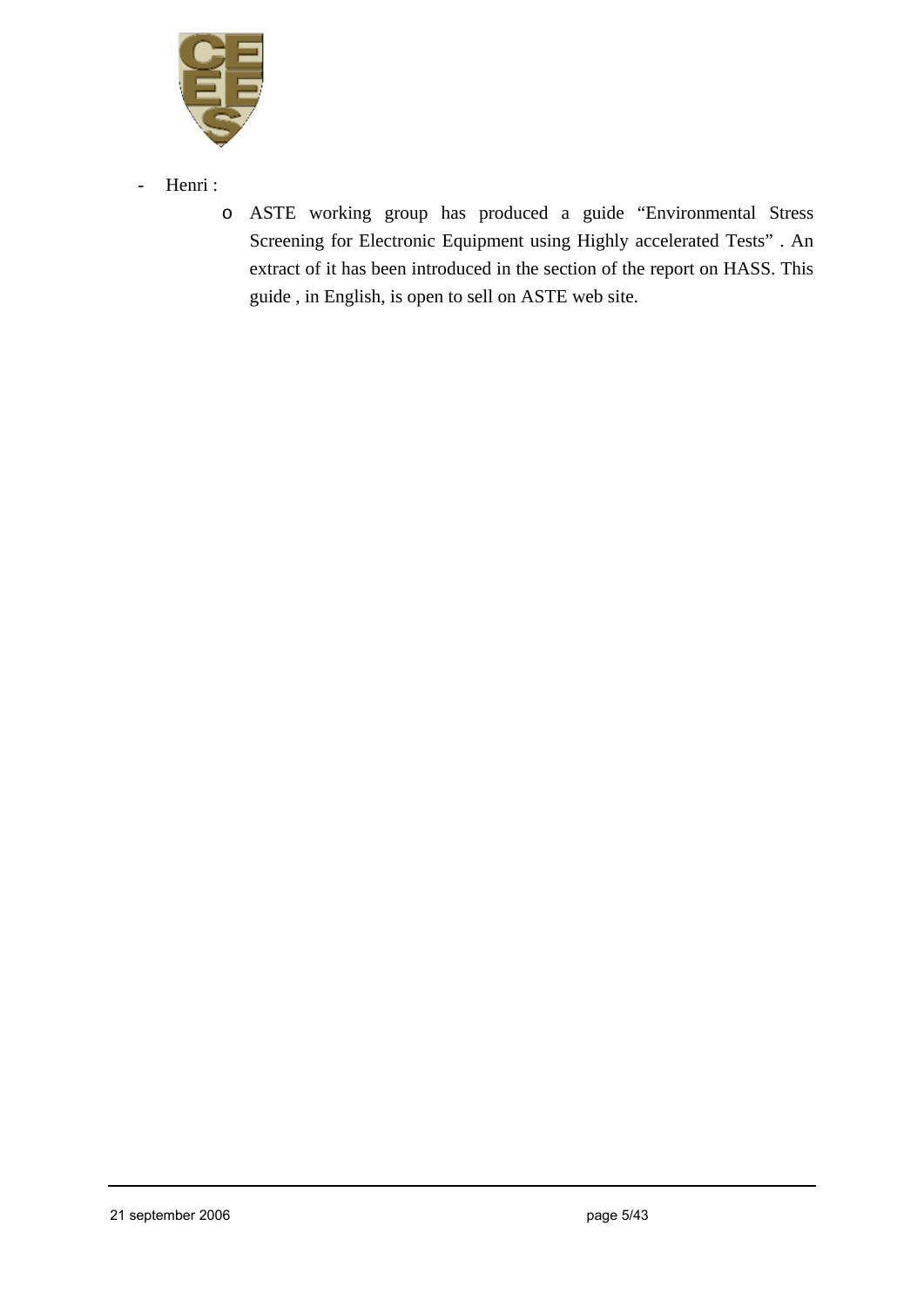

# List of virtual members

Current members + following list.

| <b>TOOLA</b>    | Arja     | <b>NOKIA</b>       | +358 40 7685072 |                | arja.toola@nokia.fi      |
|-----------------|----------|--------------------|-----------------|----------------|--------------------------|
| <b>BODIN</b>    | Hakan    | LabTest            |                 |                | hb@labtest.se?           |
| <b>STREUBEL</b> | Reinhard | <b>BGT</b>         | 49 7551896276   | 49 7551 892163 | reinhard.streubel@bqt.de |
| <b>TURTOLA</b>  | Antti    | <b>KOTEL</b>       | 358994565639    |                | antti.turtola@vtt.fi     |
| <b>VAN DORP</b> | Aad      | National Aerospace | +31-527-248457  | +31-527-248210 | dorpav@nlr.nl            |
|                 |          | Laboratory         |                 |                |                          |
| <b>TURTOLA</b>  | Antti    | <b>KOTEL</b>       | 358994565639    | 35894567042    | antti.turtola@vtt.fi     |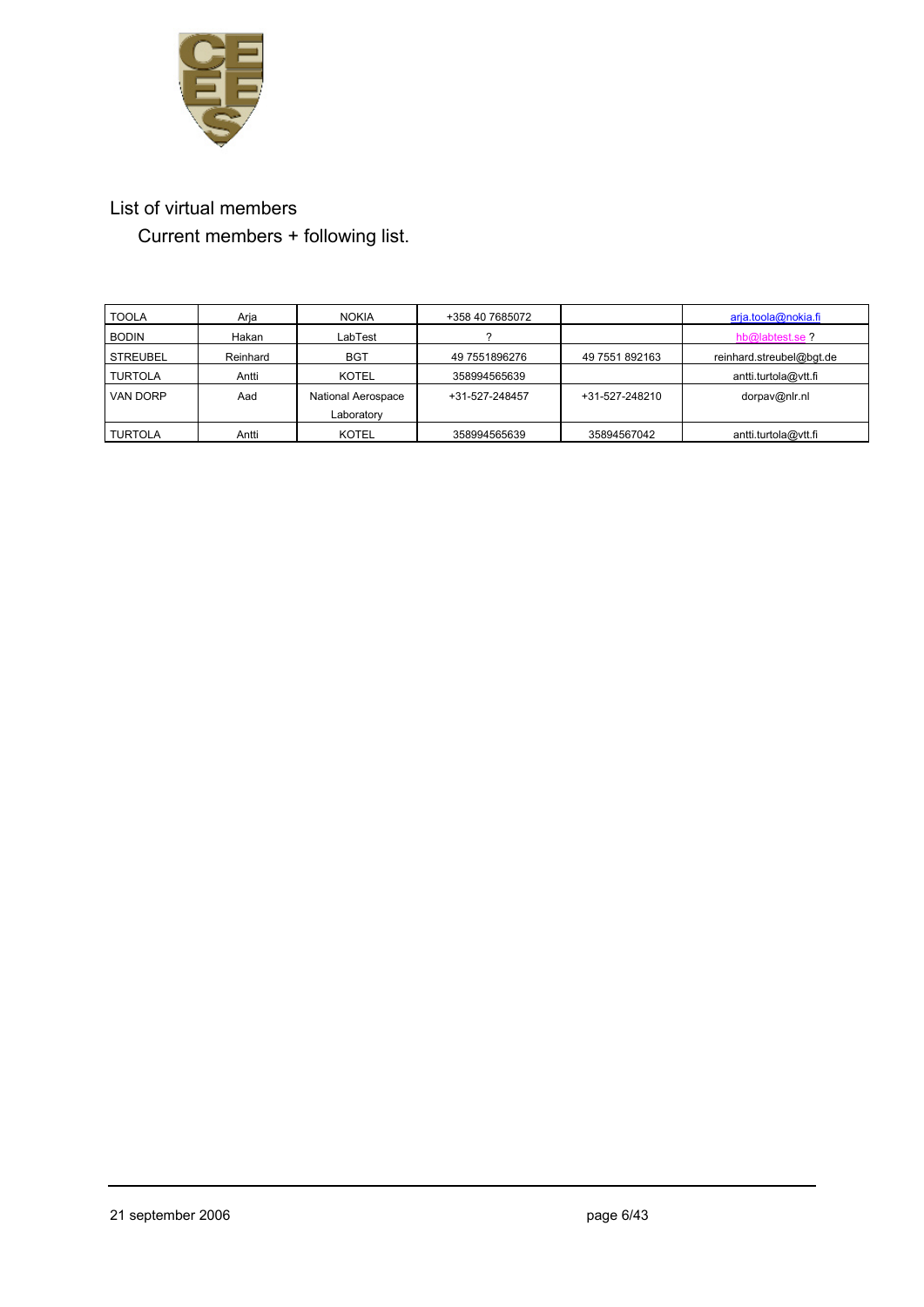

## **Definition(s) of Terms Dedicated to Availability, Reliability & Maintainability**

#### Purpose of this paper

The technical Terms given in this paper are used in standards, technical books, tachnical papers ore technical documents like specifications, data sheets etc.

For the correct reading of such documents, it is very important to understand the exact meaning of those terms. Otherwise serious misunderstandings are for sure. For example, if a vendor accepts a Reliability of 500 hours in a customer- specification, he must know that such a value is only valid in correlation with a well defined life profile , with clear stated maintenance conditions and that the **Reliability** is represented by statistical values which can only be evaluated with a big amount of operating hours and that induces costs and consumes time . An other exemple is the use of **MTBF** and **MTTF.** The term "Mean Time Between Failures" MTBF can only be used for an item with constant failure rate. If the item is subject to wear out, only the term "Mean Time To Failure" MTTF is admissible.

Often different definitions exist for a given technical term. In such case it is of great importance to give the exact wording of the used definition to avoid misunderstanding. ( Statement to clarify).

#### **1 Terminology-Structure**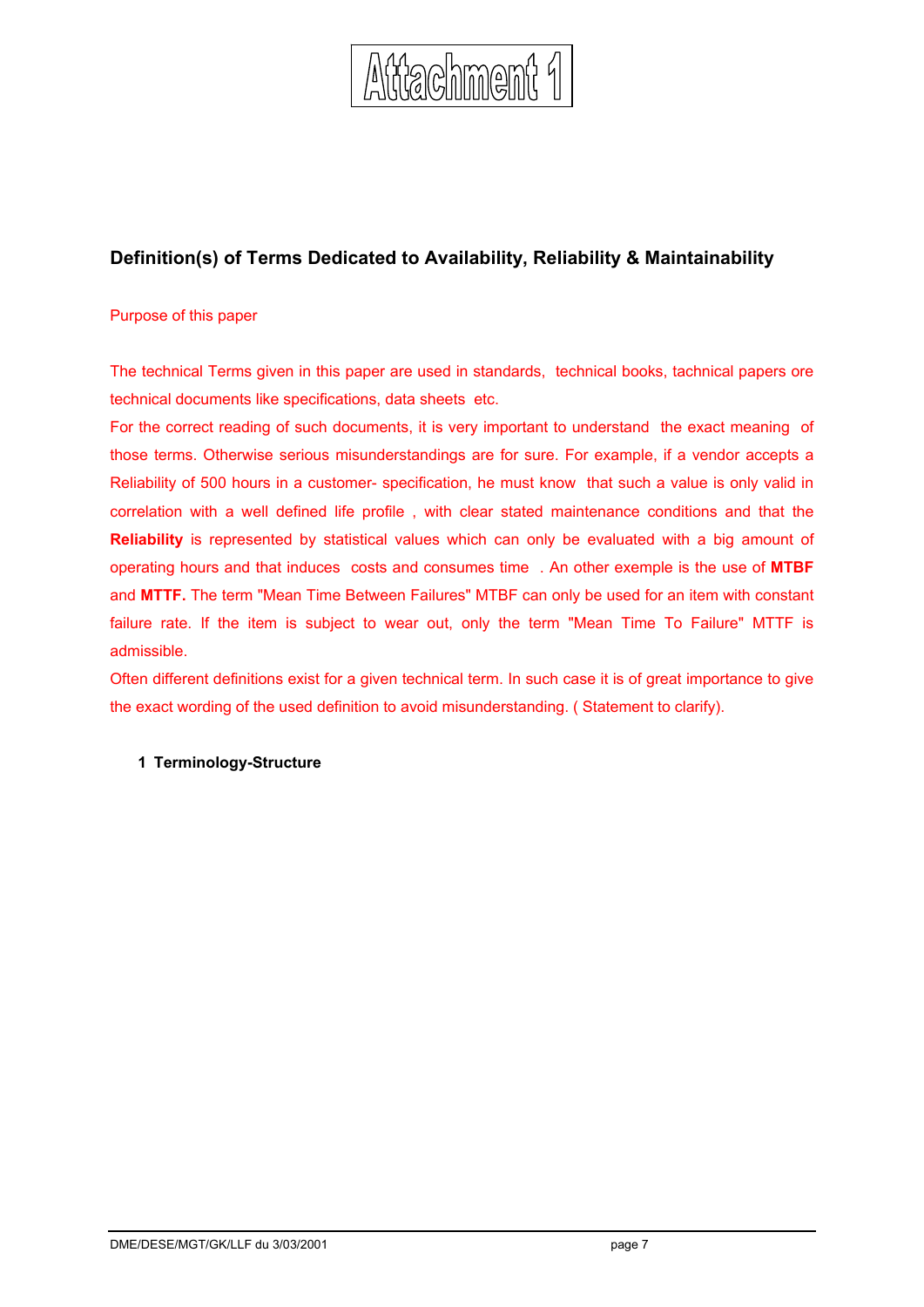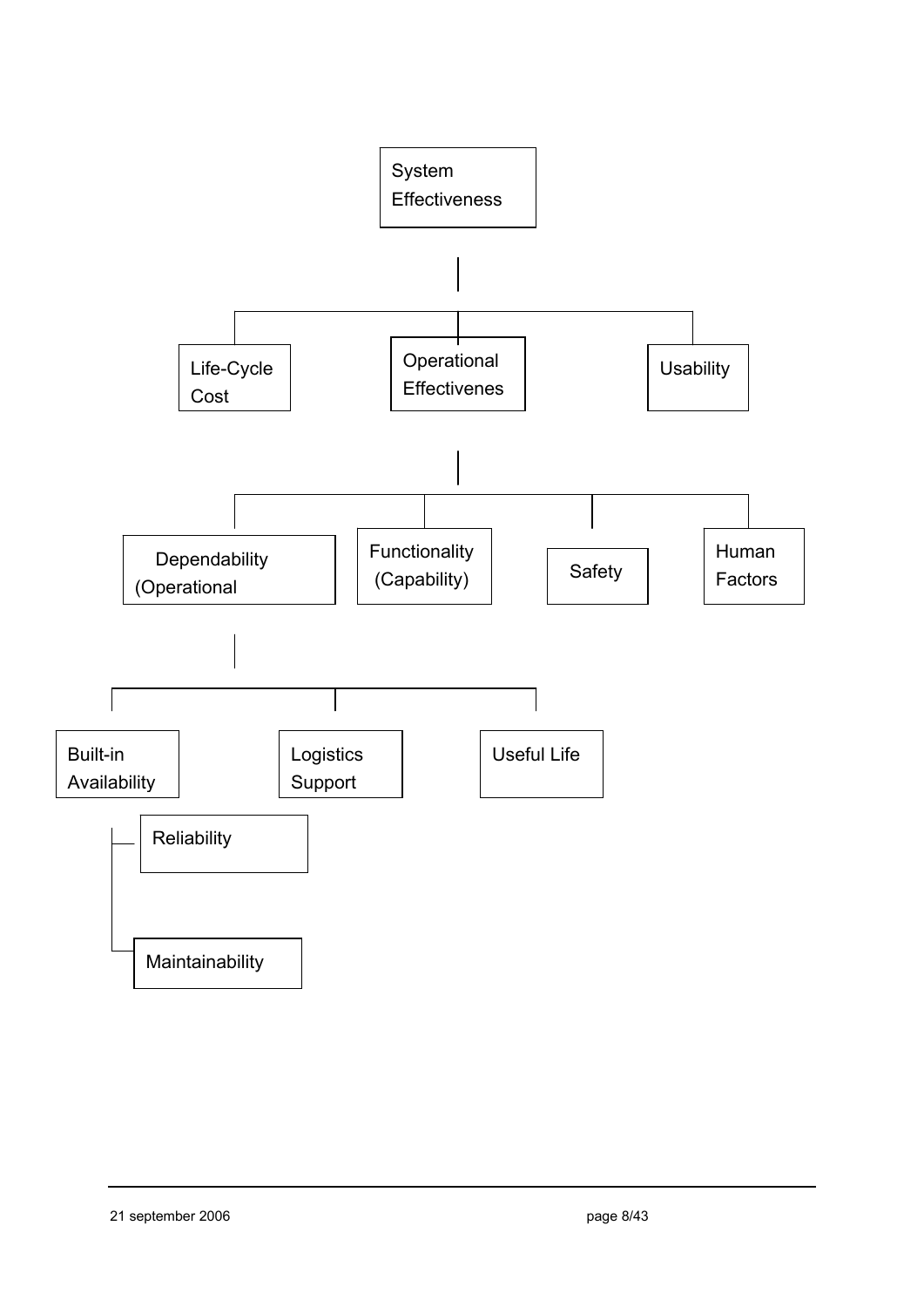Environment Stress has direct influences on "Reliability" and "Maintainability"

#### **2) Terms of Reliability and their abbreviations**

- Reliability Function R<sub>(t)</sub>
- Failure Rate **λ(t)**
- Mean Time Between Failures **MTBF**
- Mean Time To Failures **MTTF**
- Mean Time To Mission Failures MTTF<sub>M</sub>
- Lifetime **TL**
- Life Cycle **LC**
- Mission Profile **MP**
- Life Cycle Environmental Profile **LCEP**
- Durability
- **Dependability**

#### **2.1) Relations between the terms of Reliability**

$$
MTTF = \int_{0}^{\infty} R_{(t)} \cdot dt \qquad \text{(for Life time = } \infty\text{)}
$$

for a finite Lifetime the upper limit of the integral is  $T_L$ 

#### $\lambda$ <sub>(t)</sub> = d R<sub>(t)</sub> / R<sub>(t)</sub> • dt

This equation shows that the reliability function  $\mathbf{R}_{(t)}$  is completely defined by the failurerate  $\lambda_{(t)}$ . With  $R_{(0)} = 1$ , the reliability function reads as follows:

$$
\int_{-}^{t} \lambda_{(x)} dx
$$

$$
R_{(t)} = e^{-0}
$$

 **For**  $\lambda_{(t)} = \lambda$  **= constant it follows:** 

 **<sup>∞</sup>**

 $\mathbf{R}_{(t)} = e^{-\lambda t}$  and in this case is MTTF =  $\int e^{-\lambda(t)} dt = 1/\lambda$  \*)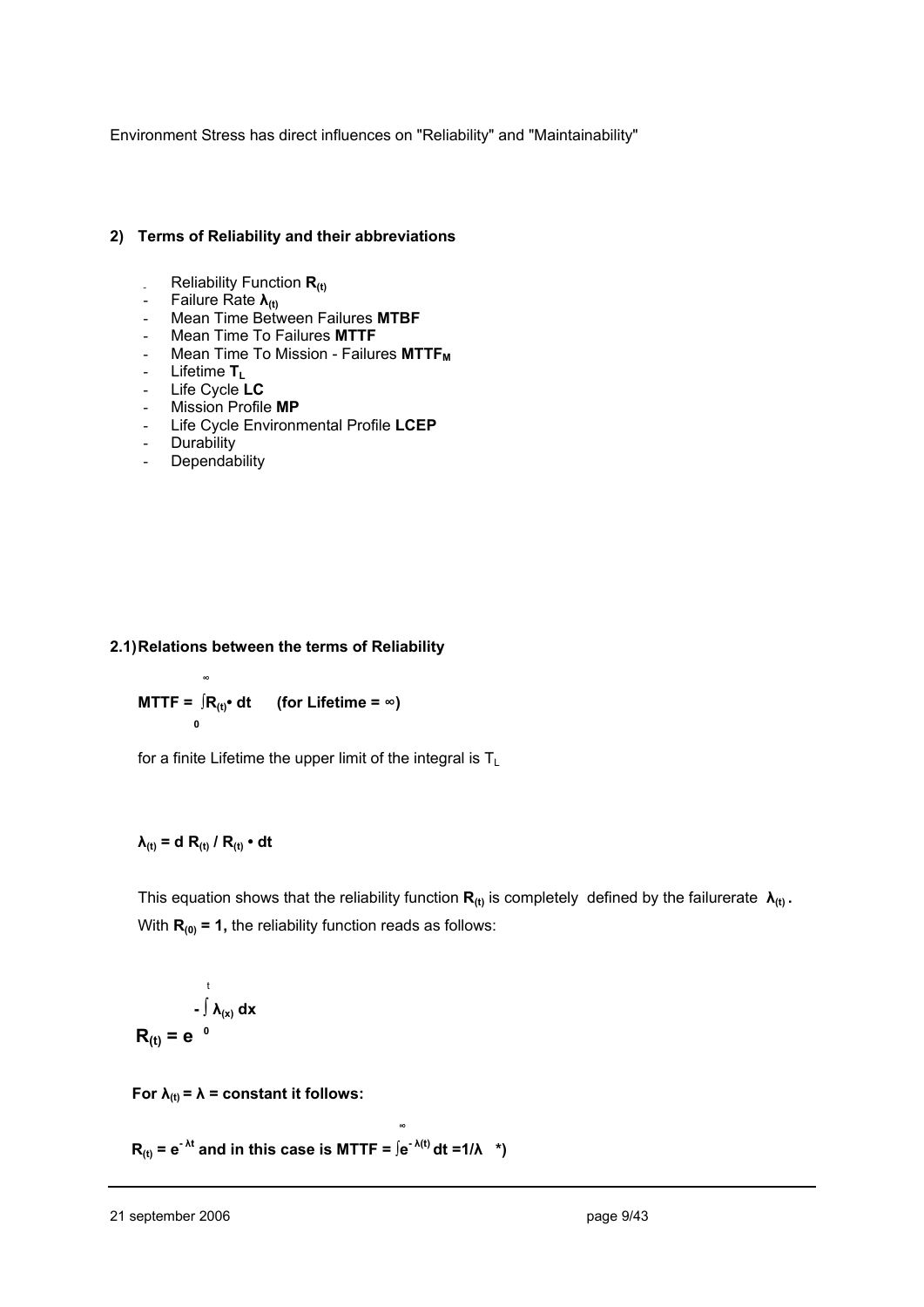\*) with t= MTBF =  $1/\lambda \rightarrow R_{(t)} = e^{-1} = 0.368$ 

It means that, regarding one functioning single item which is started the first time at  $t = 0$  and will not be repaired if it failed, at the time  $t = MTBF$  the probability that this item is still functioning is 0.368

 Or regarding a big population of functioning identical items which are started the first time at  $t = 0$  and will not be repaired if they failed, at the time  $t = MTBF$  only 36,8 % of the items are still functioning.

#### **2.2) Terms related to Reliability**

Reliability - Analysis

- **Blockdiagramm**
- **Requirements**
- **Verification**
- **Program**
- Improvement
- Assurance of mechanical Items

#### Failure - Analysis

- Failure Cause
- Failure Mode
- Failure Symptom
- Failure Criticality
- Failure Effect
- Failure Detection
- Failure Localisation

Fault - Fault Analysis

- FMEA (Fault Modes and Effects Analysis)
- FMECA (Fault Modes, Effects and Criticality Analysis)
- Specification-fault
- Engineering-fault
- Manufacturing-fault
- Using-fault

Reliability Improvement during Engineering

- R-Verification
- R-Analysis
- R-Test
	- HASS (Highly Accelerated Stress Screening)
	- HALT (Highly Accelerated Lifecycle Testing)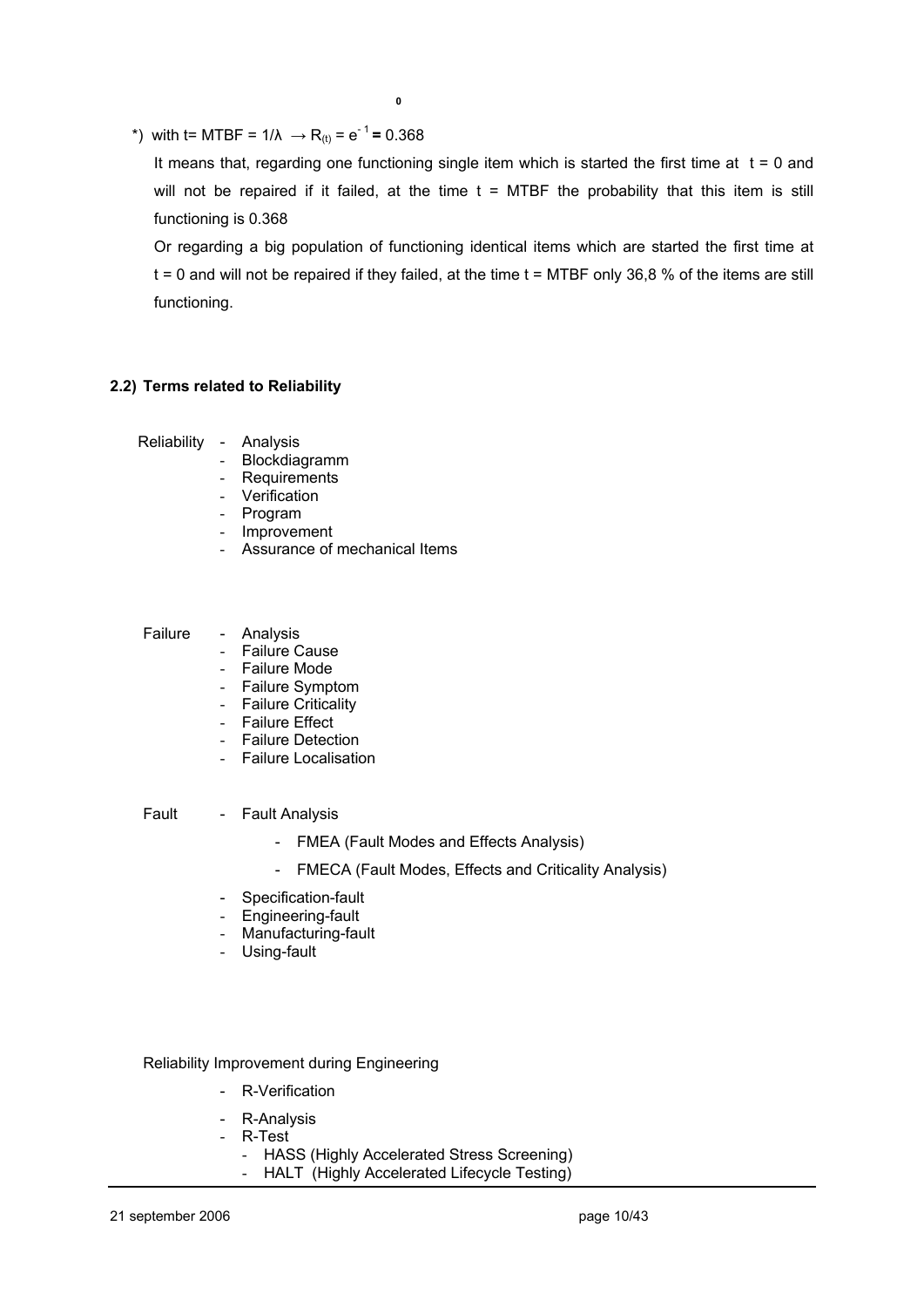R-Demonstration

#### Reliability Improvement during Manufacturing

- ESS (Environmental Stress Screening)
- HASS (Highly Accelerated Stress Screening)
- Qualifications-Tests

#### Reliability Improvement during Product Use

**Reliability Growth** 

#### **3) Terms of Maintainability and their abbreviations**

#### **-** Maintenance

- Preventive Maintenance [every time based on given conditions (working time, number of km., wear .....)]
	- Mean Time To Preventive Maintenance **MTTPM**
	- Time Between Preventive Maintenance **TBPM**
- Corrective Maintenance
	- Mean Time To Repair **MTTR**
	- Repair Rate μ

#### **3.1) Relations between the terms of Maintainability**

If:  $T_1$  is the random value of the time expected to carry out a repair

and  $T_2$  is the random value of the time expected to carry out a preventive maintenance then:

Reparability = Probability of  $[T_1 \le t]$  and Serviceability = Probability of  $[T_2 \le t]$ 

t is the parameter of the distribution functions of  $T_1$  and  $T_2$ 

For a rough characterisation of the expected mean values of  $T_1$  and  $T_2$  of an item, the following values can often be used:

Expected value of  $T_1$  = MTTR (Mean Time To Repair Expected value of  $T_2$  = MTTPM (Mean Time To Preventive maintenance)

21 september 2006 **page 11/43**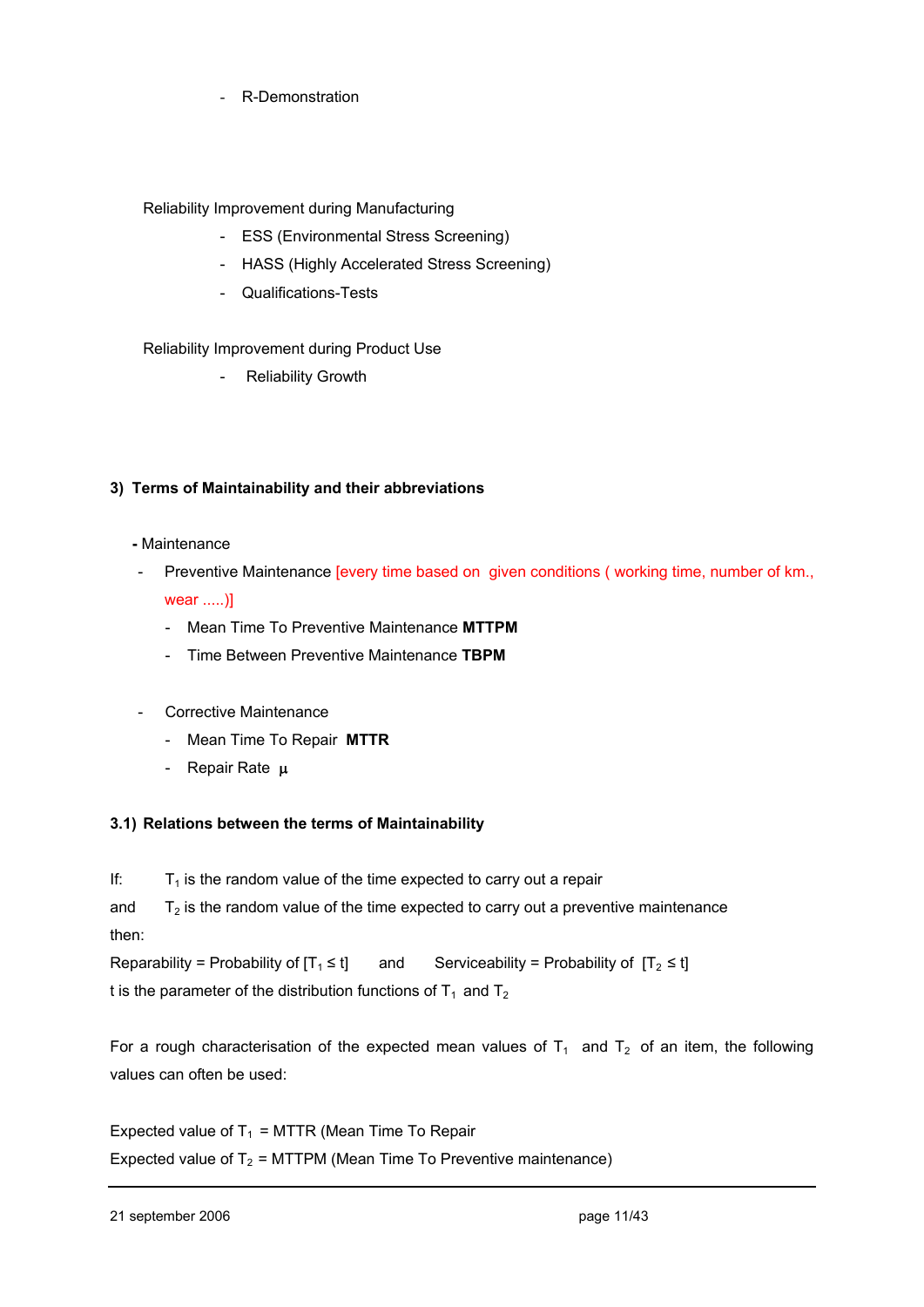#### **3.2) Terms related to Maintainability**

- Maintainability Analysis
	- **Requirements**
	- **Verification**
	- **Program**
	- **Improvement**
	- Assurance of
	- **Evaluation**

#### **4) Definitions**

#### **Defect**

[1] Nonfulfillment of an intended usage requirement or reasonable expectation, essentially present at t=0

Remark:

 From a technical point of view, a defect is similar to a nonconformity, however not necessarily from a legal point of view. Defects do not need to influence the item's functionality. They are caused by flaws (errors, mistakes) during design, production, or installation. Unlike failures, which always appear in time (generally randomly distributed), defects are present at  $t=0$ . However, some defects can only be detected when the item is operating and are referred to as "dynamic defects". Similar to defects, with regard to the cause, are systematic failures; they are not necessarily present at t=0

[3] Nonfulfillment of an intended usage requirement or reasonable expectation, including one concerned with safety

Note: The expectation must be reasonable under the existing circumstances.

#### **Defect- Immunity** (only used for software)

[2] The capability of the Software product to maintain a level of performance when used under specified conditions

Note:

Wear or ageing does not occur in software. Limitations in "reliability" are due to faults in requirements, design, and implementation. "Failures" due to these faults depend on the way the software product is used and the program options selected rather than on elapsed time.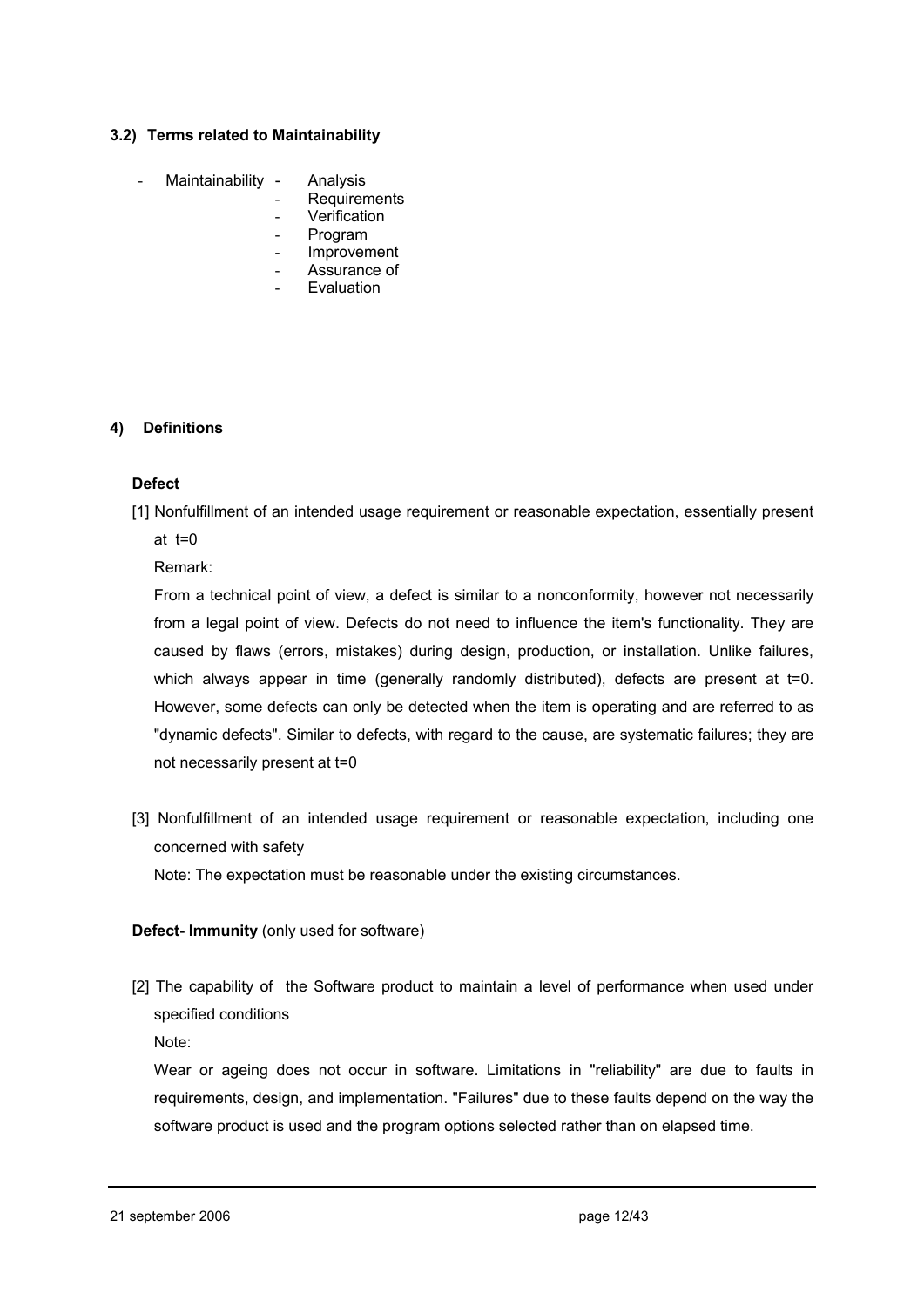#### **Dependability**

- [1] Collective term used to describe the availability performance and its influencing factors, such as reliability performance, maintainability performance, and logistical support performance
- [3] Collective term used to describe the availability performance and its influencing factors, such as reliability performance, maintainability performance, and logistical support performance Note 1: Dependability is used only for general descriptions in non-qualitative terms Note 2: Dependability is one of the time-related aspects of quality Note 3: the definition of dependability and note 1 given above are taken from IEC 50(191), which also includes related terms and definitions.
- [5] together capacities of a product allowing it to arrange functional specified performances at the deliberate moment, during foreseen duration, without damages for itself and for it's environment

#### **Durability**

[4] Capacity of an Item to execute a required function in specified conditions of use and of maintenance until it's end of useful life or until it does not meet any more with it's expected economical or technological requirements

#### **ESS Environmental Stress Screening**

ESS is a test or a set of tests intended to remove defective items, or thoses likely to exhibit early failures. The applied stress levels are normaly similar as those expected in field operation.

Remark: ESS is often performed at assembly level (PCB) or equipment level on a 100 % basis to find defects and/or systematic failures during a preproduction phase or to provoke early failures during the series production and therefore to improve the reliability of a lot of items by elimination of the defectives one. To be efficient and cost effective, ESS has to be tailored to the kind of item and the used production process.

#### **Failure**

[1] Termination of the ability of an item to perform a required function.

#### **Failure Rate λ(t)**

[1] The failure rate of an item is the probability (referred to dt) of a failure in the interval (t, t+dt) under the condition that the item was new at  $t=0$  and did not fail in the interval  $(0,t)$ 

#### **Fault**

[1] State of an item, characterised by the inability to perform a required function, excluding inabilities due to preventive maintenance, other planed actions or lack of external resources.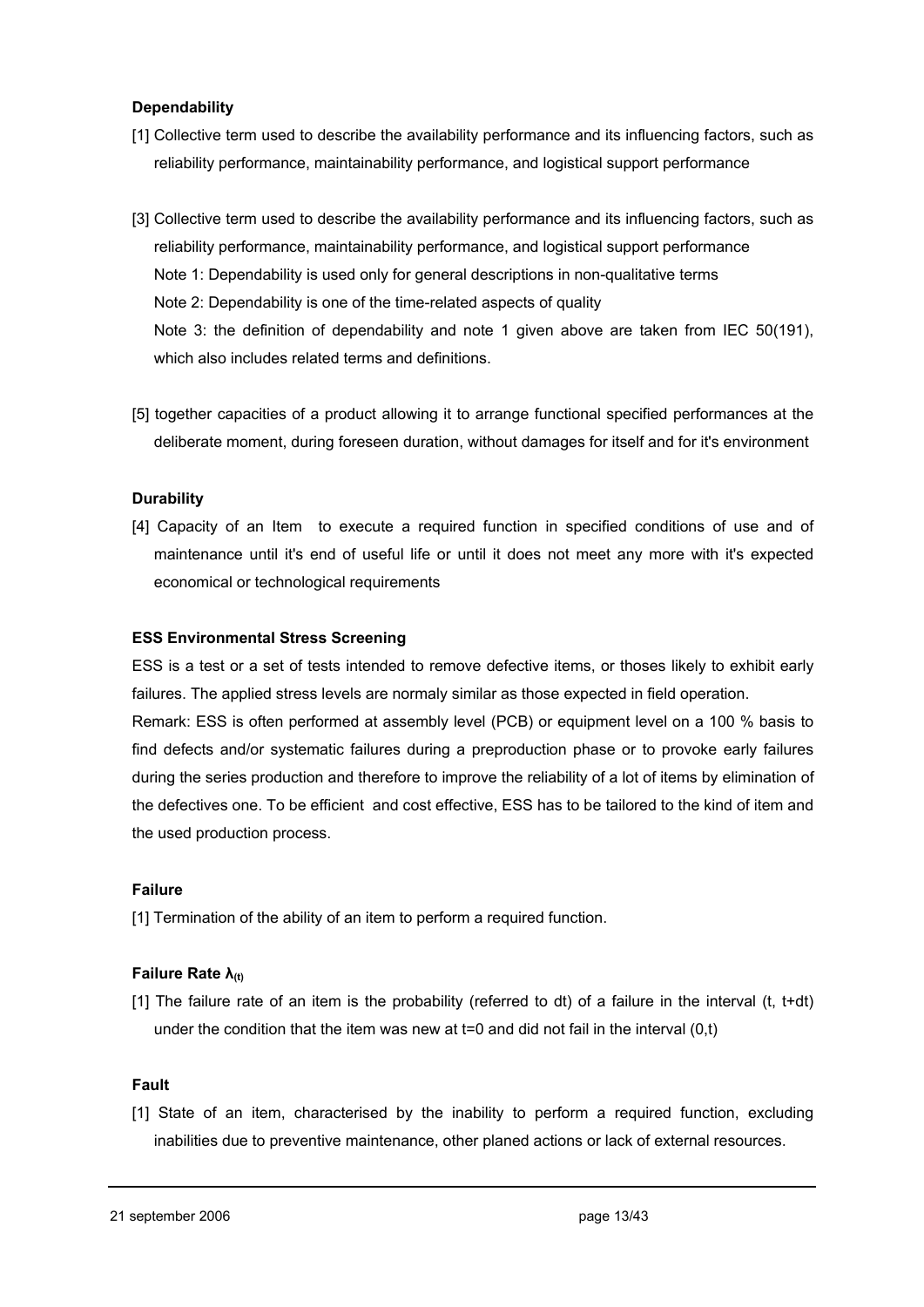A fault can be a defect or a failure, having thus as possible cause a flow (error, mistakes) during design, production or installation (for defect or systematic failure) or a failure mechanism (for failures)

Fault

- I Defect [as result of flaws (errors, mistakes) during design, production or installation]
- I\_\_ Failure [ as result of a failure mechanism]

#### **FMEA Fault Modes and Effects Analysis**

[1] Quantitative method of reliability analysis which involves for each element of an item the investigation of possible fault modes, and of the corresponding effects on other elements as well as on the required function(s) of the item (see also FMECA)

#### **FMECA Fault Mode, Effect and Criticality Analysis**

[1] Qualitative/quantitative method of reliability analysis which includes the analysis of fault modes and effects (FMEA) while considering for each fault mode the probability of occurrence and ranking of its severity

 *The Goal of an FMEA or FMECA is to determine all potential hazard and to analyse the possibilities of reducing their effects or their probability of occurrence. All possible failure- and defect-modes and -causes have to be considered from the lowest to the highest integration level of the item considered (FMECA was formerly used for "Failure Mode, Effect and criticality Analysis" by considering only the possible failure modes and corresponding effect and criticality)*

#### **FTA Fault Tree Analysis**

[1] Analysis to determine which fault modes of the elements of an item and/or which external event may result in a stated fault mode of the item considered, presented in the form of a fault tree. (FMEA is a top-down approach, which allows the inclusion of external causes more easily than an FMEA or FMECA)

#### **Functionality (Capability, Technical Performance)**

- [2] The capability of a product to provide the required function when it is used under specified conditions.
- [1] Ability of an item to meet a service demand of stated quantitative characteristics under given conditions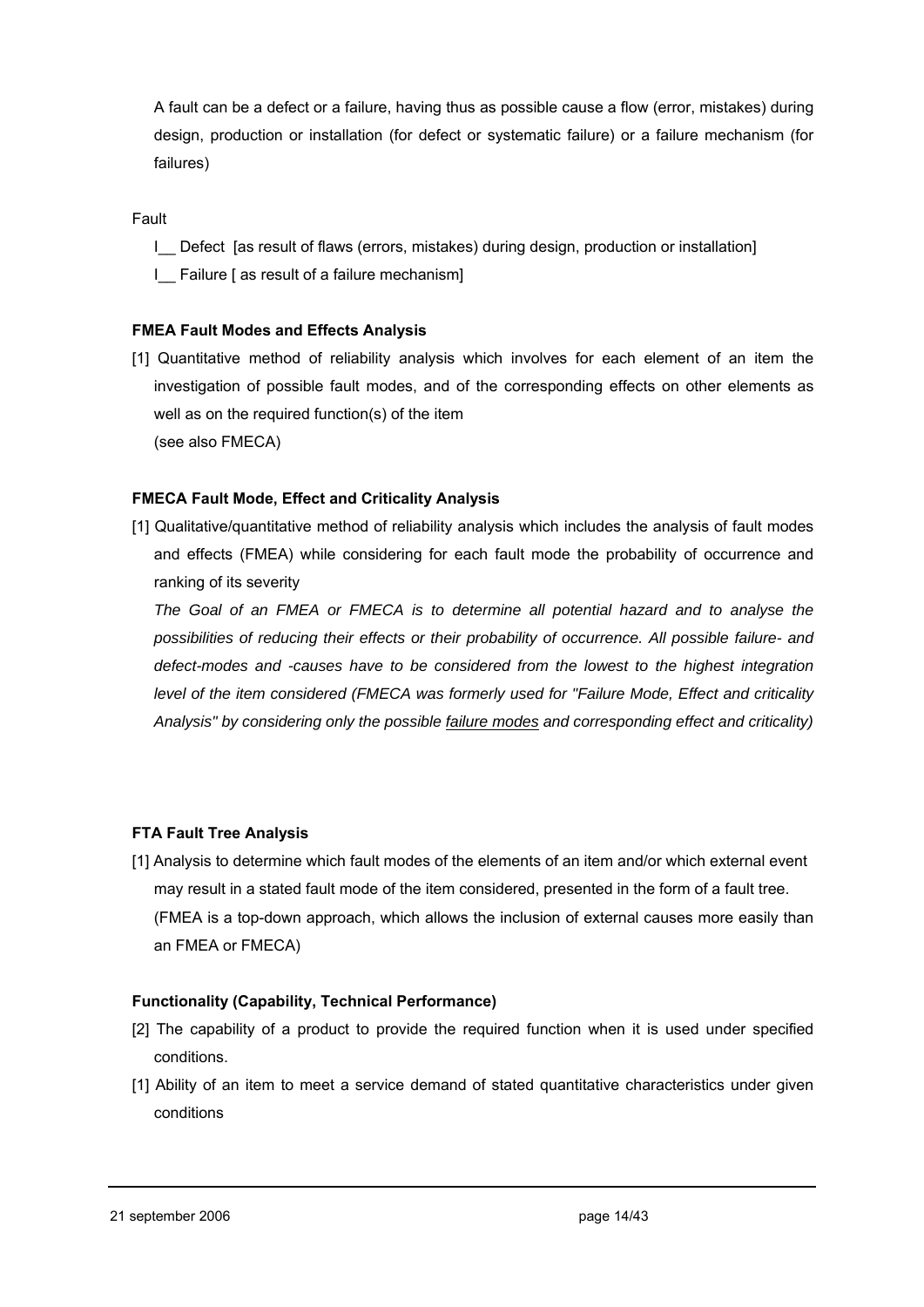#### **HALT Highly Accelerated Life Testing**

HALT is a type of highly accelerated test for the identification of design- and process- weakness by applying a combination of thermal shocks and multi axis (3 axis with totally 6 degrees of freedom) vibration stress.

#### Remarks:

- 1) During the test the unit under Test must be operational
- 2) Contrarily to ESS is HALT not a screening method but a test intended to verify the result of a development or the quality of the manufacturing process after a preserie. Consequently the applied stress levels are normally still higher then for HASS.
- 3) To reduce the test time and the among of items to be tested, the applied stress are much higher than those expected in field operation. Items going through HALT shall not any more be sell.
- 4) The results of HALT are used to defined the stress limits for HASS

#### **HASS Highly Accelerated Stress Screening**

HASS is a screening method, like ESS, but the applied levels of constraint are far above the specified values while staying below the destructive limits . The aim of HASS is to increase the reaction velocity of the failure mechanisms and consequently to reduce test time.

Remarks:

- The purpose of HASS is not to highlight design problems, but to detect any defects in the unit that have arisen during the production process before the unit cams in it's using phase.
- -The gain of HASS, compared to ESS, is first the time-factor but also the ability to detect weak points which would not be detected by normal ESS during it's test-time.
- -Typically the HASS limits are determined by the HALT results

#### **HAST Highly Accelerated Stress Test**

#### **(Definition given by Henri)**

Development Test where the applied constraints rose in a progressive way in very upper values in comparison to the qualification specified values and the essential objective of which being to investigate the limits of functioning and of destruction of the product in order to push them away, by suited actions, in the limits imposed by the state of the art of technology of its constituents. This is defined as the stress level at which a small increase in stress causes a large increase in the number of failures. Highly Accelerated Test brings robustness or design margins to the product.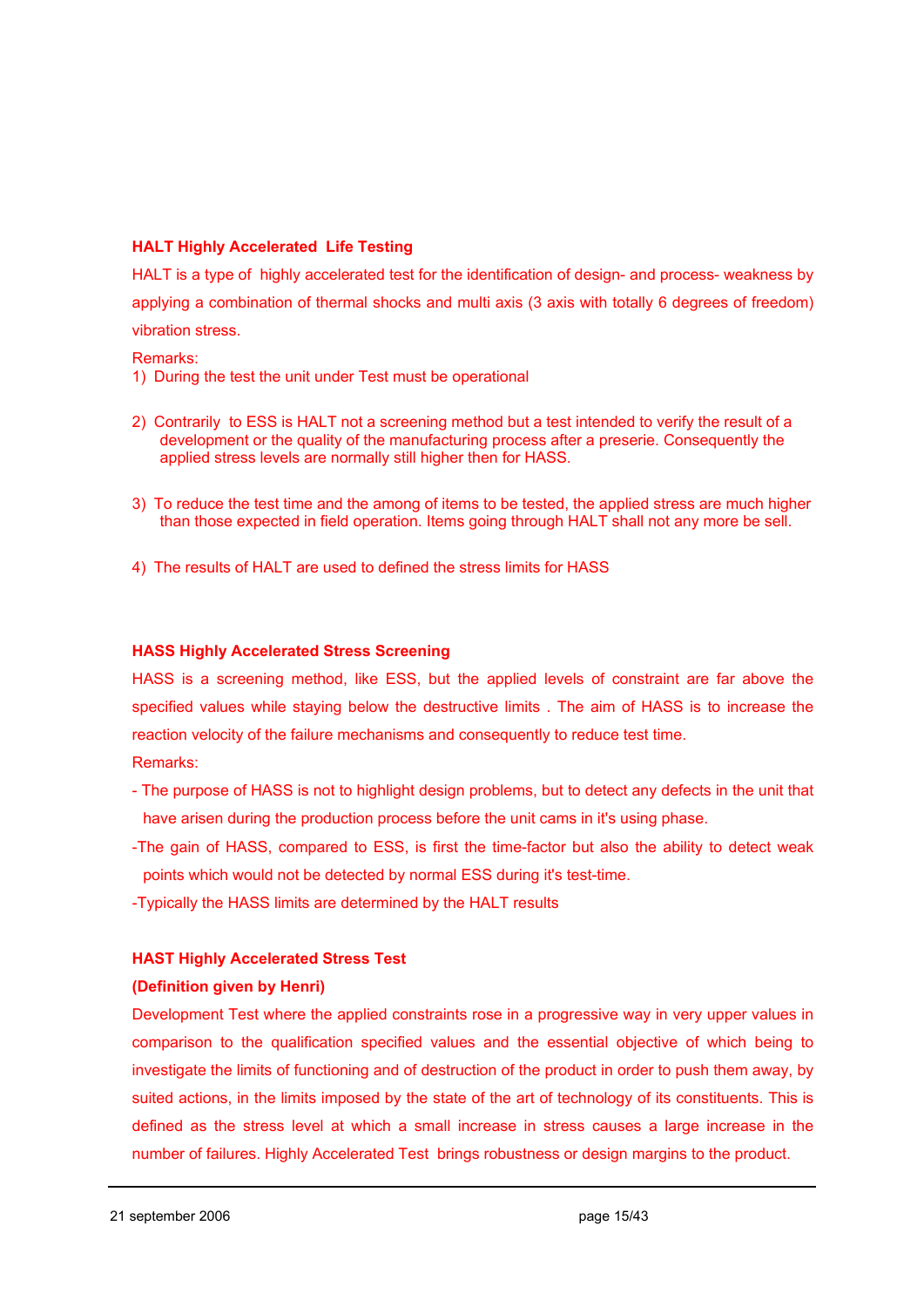#### **Life Cycle LC**

LC consist of all phases of the life of an item including acquisition, operation, storage, maintenance and disposal.

#### **Life Cycle Profile LCP**

The Life Cycle Profile LCP is the sum of all state of an item under given conditions over the complete Life Cycle of the item. (The Life Cycle Profile defines the required functions and the environmental conditions during the different Life Cycle Phases as a function of time)

#### Lifetime T<sub>L</sub>

 $T_L$  is the Time span between the start of operating and a failure of a nonrepairable item ( for repairable items the term " **Useful Life**" is used.

#### **Logistical Support**

[1] All activities undertaken to provide effective and economical use of an product during ist operating phase.

#### **Maintainability**

[1] Probability that preventive maintenance or repair of an item will be performed within a stated time interval for given procedures and resources.

Remark:

A qualitative definition is:

Ability of a product to be retained in or restored to the ability to perform its required function in a given time interval under stated procedures and resources.

Maintainability is subdivided in serviceability (preventive maintenance) and reparability (corrective maintenance or repair)

#### **Mean Time Between Failures MTBF**

[1] MTBF=  $1/\lambda$  is the expected value (mean) of the item's failure-free operating time under the condition that the item was new by starting the operating time**.** 

 MTBF should only be used for items with constant failure rate λ. For items with time-dependent failure rate  $\lambda_{(t)}$  the term MTTF= Mean Time To Failure shall be used

#### **Mean Time To Failure MTTF**

[1] MTTF is the expected value (mean) of an item's failure-free operating time under the condition that the item was new by starting the operating time.

#### **Mean Time To Mission - Failures MTTF<sub>M</sub>**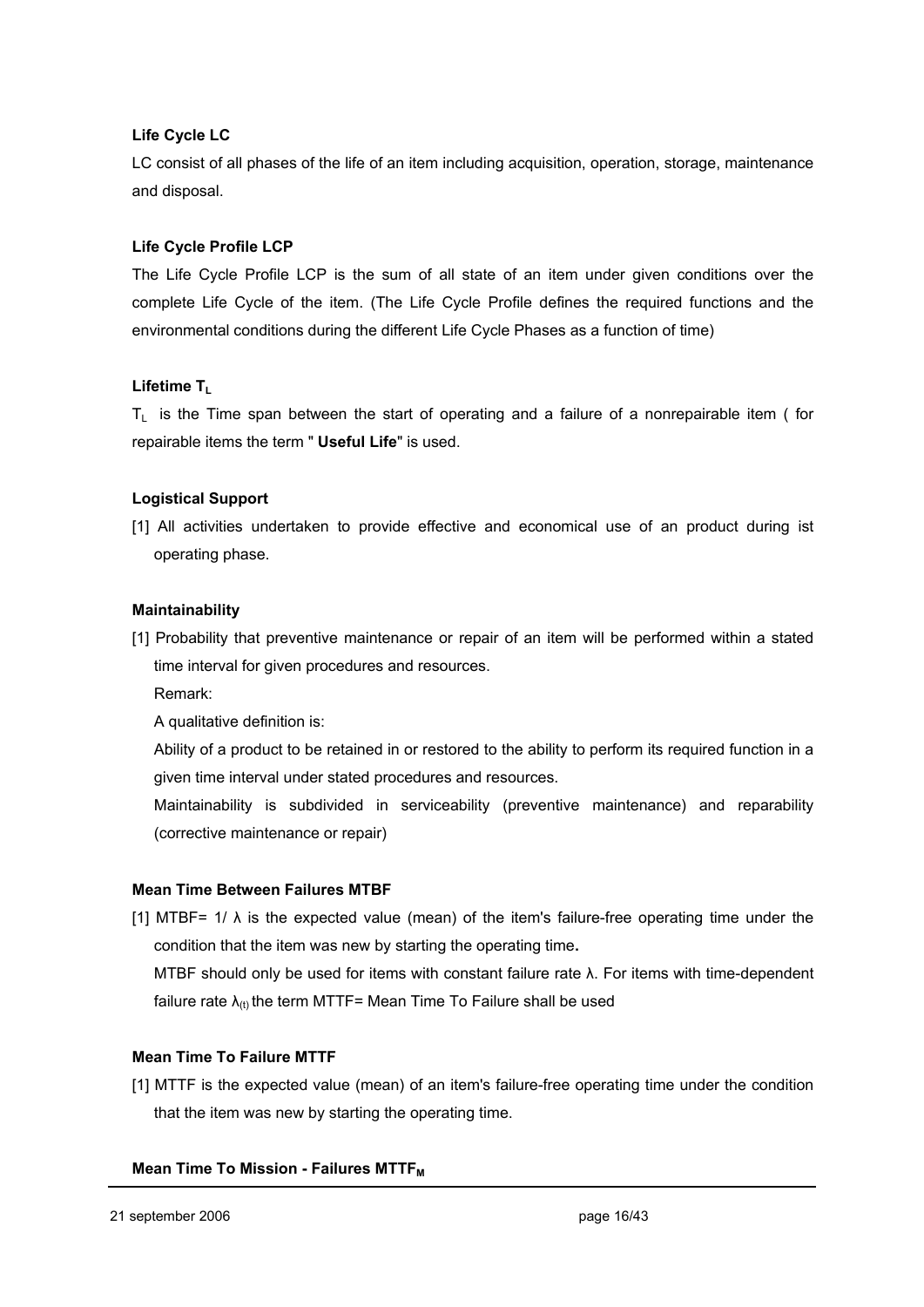$M$ TTF<sub>M</sub> is the expected value (mean) of the operating time of an item without any failure which would prevent the fulfilment of a defined mission (failures not having an influence on the mission are not relevant for  $MTTF_M$ )

#### **Mean Time To Preventive Maintenance MTTPM**

[1] MTTPM is the expected value (mean) of an item's preventive maintenance time

#### **Mean Time To Repair MTTR**

[1] MTTR is the expected Value (mean) of an item's repair time

#### **Mission Profile MP**

[1] The Mission Profile MP is a specific task which must be fulfilled by an item during a stated time under given conditions (The Mission Profile defines the required functions and the environmental conditions as a function of time)

#### **Operational Availability; Point Availability**

[1] Probability that a product will perform its required function under given conditions at a stated instant of time.

#### **Operational Effectiveness**

Capability of an item to fulfil the specified functional requirements.

#### **Qualification**

[3] Process of demonstrating wether an entity is capable of fulfilling specified requirements.

#### **Reliability**

[1] Probability that a product will perform is required function under given conditions for a stated time interval.

Remark:

This does not mean that redundant parts may not fail. Such parts can fail and be repaired.

#### **Safety**

[1] Ability of a product to cause neither injury to persons, nor significant material damage or other unacceptable consequences

Remark: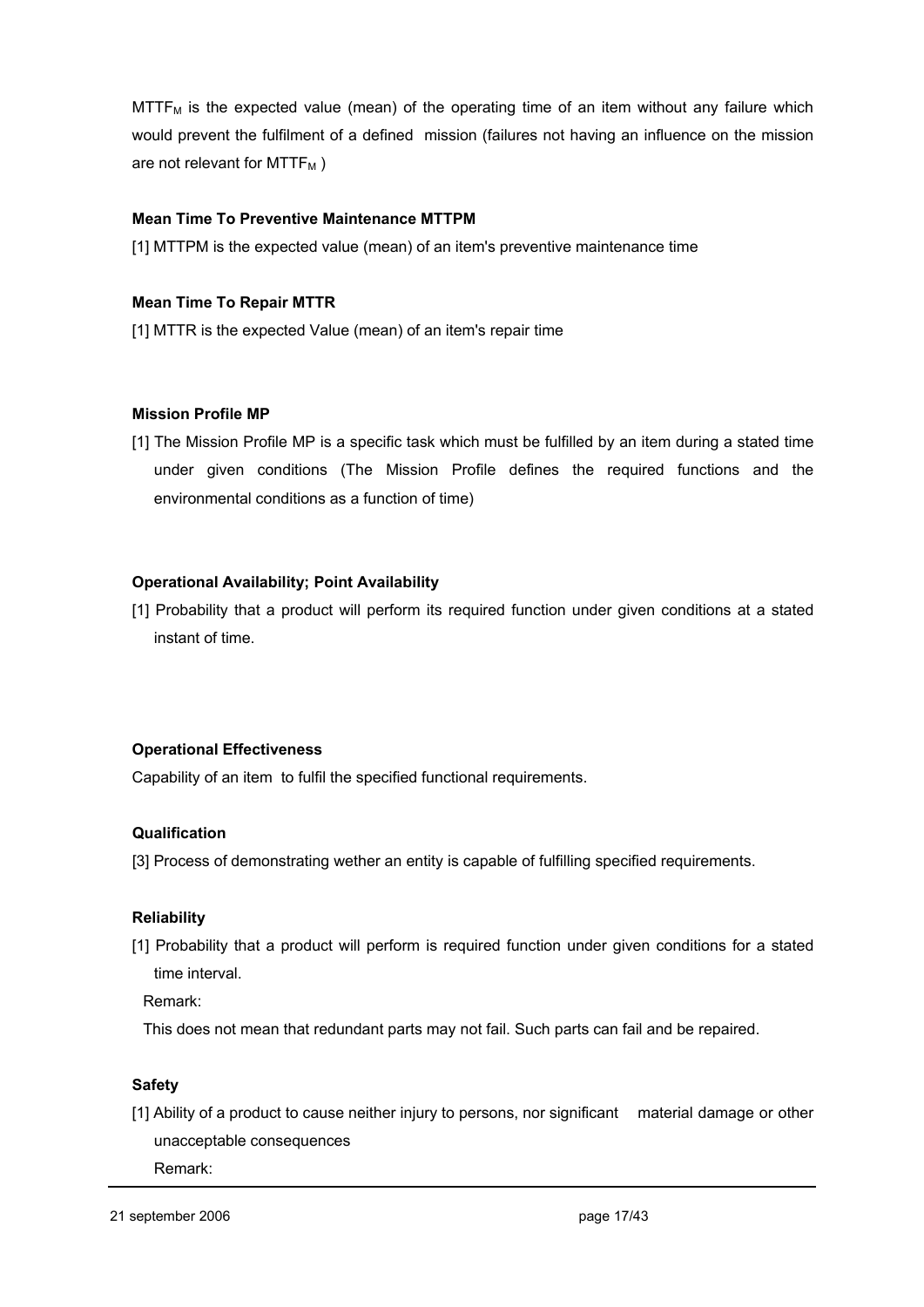Safety is subdivided into accident prevention (the product is safe working while it is operating correctly) and technical safety ( the product has to remain safe even if a failure occurs)

[3] State in which the risk of harm (to persons) or damage is limited to an acceptable level Note 1: Safety is one of the aspects of Quality Note 2: The above definition is valid for the purposes of quality standards. the term "safety" is defined differently in ISO/IEC Guide 2

#### **Security**

[2] The capability of the Software product to protect information and data so that unauthorised person or systems cannot read or modify them and autorised persons or systems are not denied access to them.

#### **System effectiveness**

Characteristic of an item to fulfil the required functions with the best possible ratio between using profile and lifecycle costs.

#### **Supportability, Maintainability** ( for software)

[2] The capability of the software product to be modified. Modifications may include corrections, improvements or adaptation of the software to change in environment, and requirements and functional specifications.

#### **Time Between Preventive Maintenance TBPM**

TBPM is a predetermined time interval between 2 preventive maintenance actions. Remark:

An item may required several different TBPM. in this case, the shortest one is specified and normally the longer TBPMs are multiples of the shortest one.

#### **Usability**

[2] The capability of a product to be understood, learned, used and efficient for the user, when used under specified conditions.

#### **Useful Life**

[1] Total operating time of a product, ending for a nonrepairable product when the failure probability becomes too high or the product functionality is obsolete, and for a repairable product when the intensity of failures becomes unacceptable or when after a failure the product is considered to be no longer repairable.

Remark: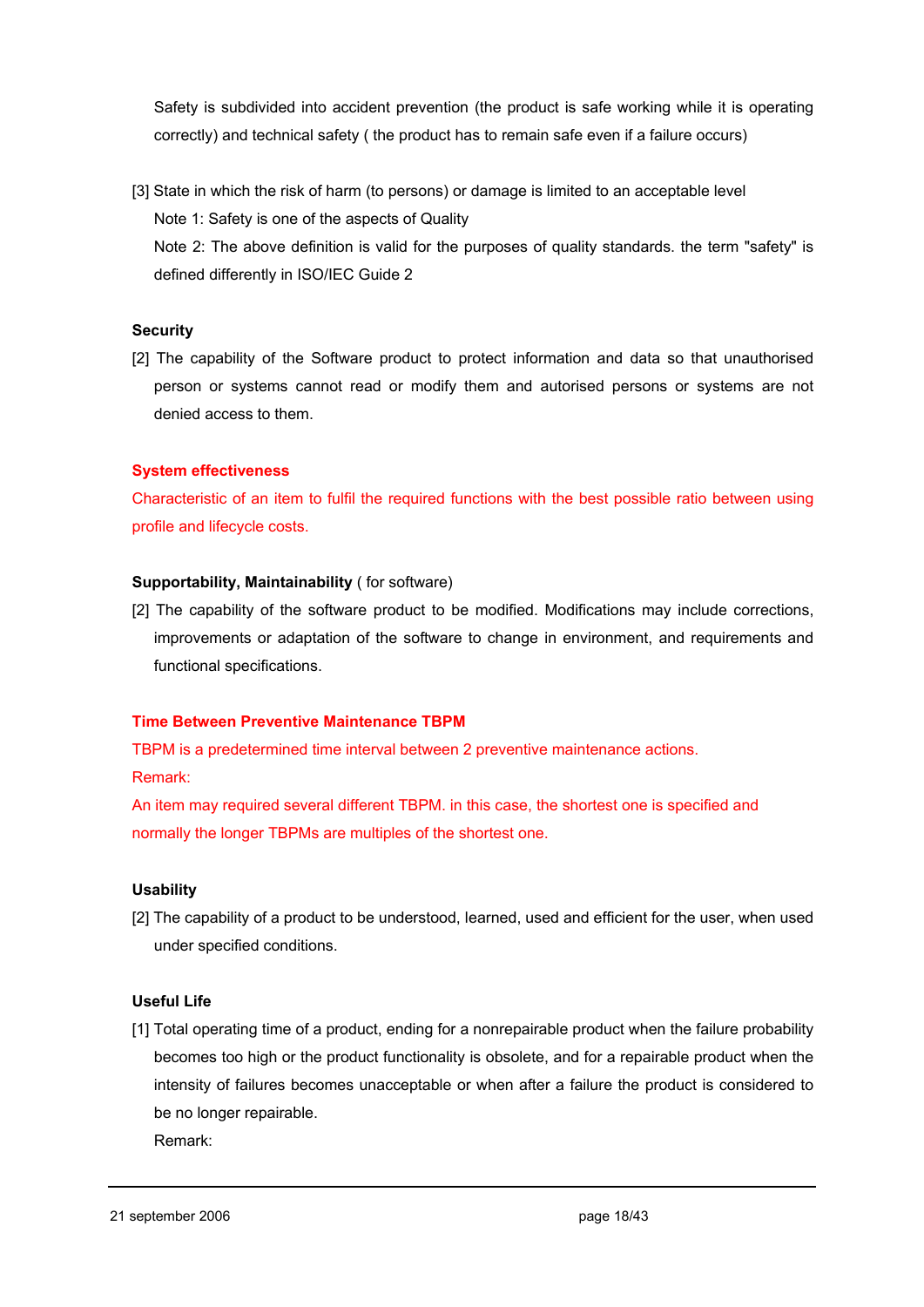The term "Life Time" is only used for nonrepairable products. It is the time span between initial operation and failure of a nonrepairable item.

#### **Validation**

[3], confirmation by examination and provision of objective evidence that the particular requirements for a specific intended use are fulfilled

Notes:

- 1) In design and development **Validation** concerns the process of examining a product to determine conformity with user needs
- 2) **Validation** is normally performed on the final product under defined operating conditions. It may be necessary in earlier stages.
- 3) The term **"validated"** is used to designate the corresponding status
- 4) Multiples **Validations** may be carried out if there are different intended uses.

#### Remark:

**Validation** is done against the "Product Specification" with the aim to prove that the customer requirements are fulfilled.

#### **Verification**

[3] confirmation by examination and provision of objective evidence that specified requirements

have been fulfilled

Notes:

1) In design and development **Verification** concerns the process of examining the result of a

given activity to determine conformity with the stated requirements for that activity 2) The term **"verified"** is used to designate the corresponding status

#### Remark:

MIL-STD 961 uses the following definition of **Verification** which is not compatible with the ISOdefinition and from the CEEES- point of view shall not be used.

*Verification:* 

*All methods (Analysis, Demonstration, Examination and Test) to be performed to determine that the entity to be offered for acceptance conforms to all requirements of the specification.*

#### **Referenced Documents**

[1] A. Birolini, Quality and Reliability of Technical Systems Springer- Verlag

[2] ISO/IEC 9126-1, Software Engineering - Product Quality Part 1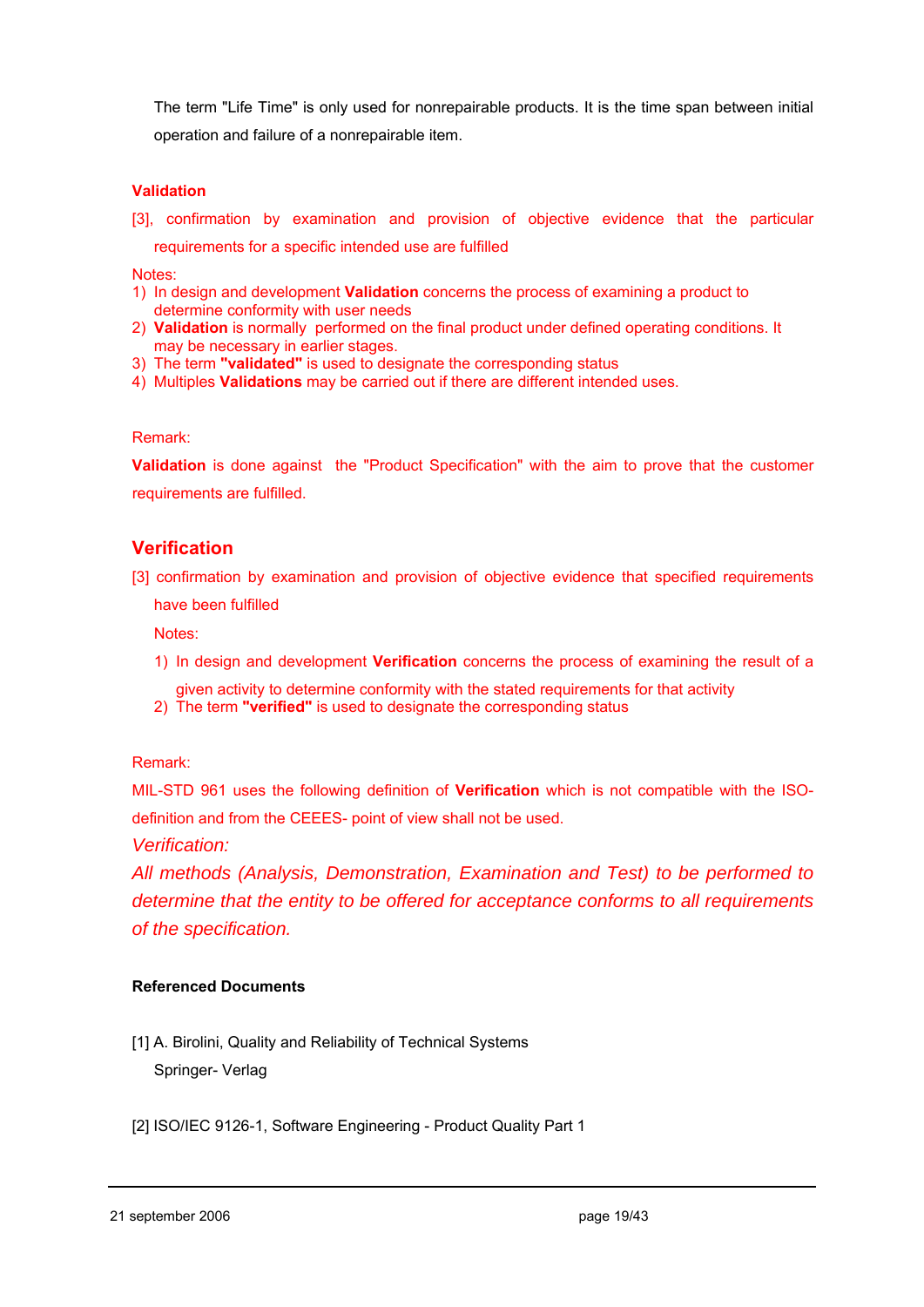- [3] EN ISO 8402 Quality management and quality assurance Vocabulary
- [4] Reliability, Maintainability and Availability, October 1993
- [5] BNAE RG Aéro 00040
- [6] MIL-STD-961 Defense Specifications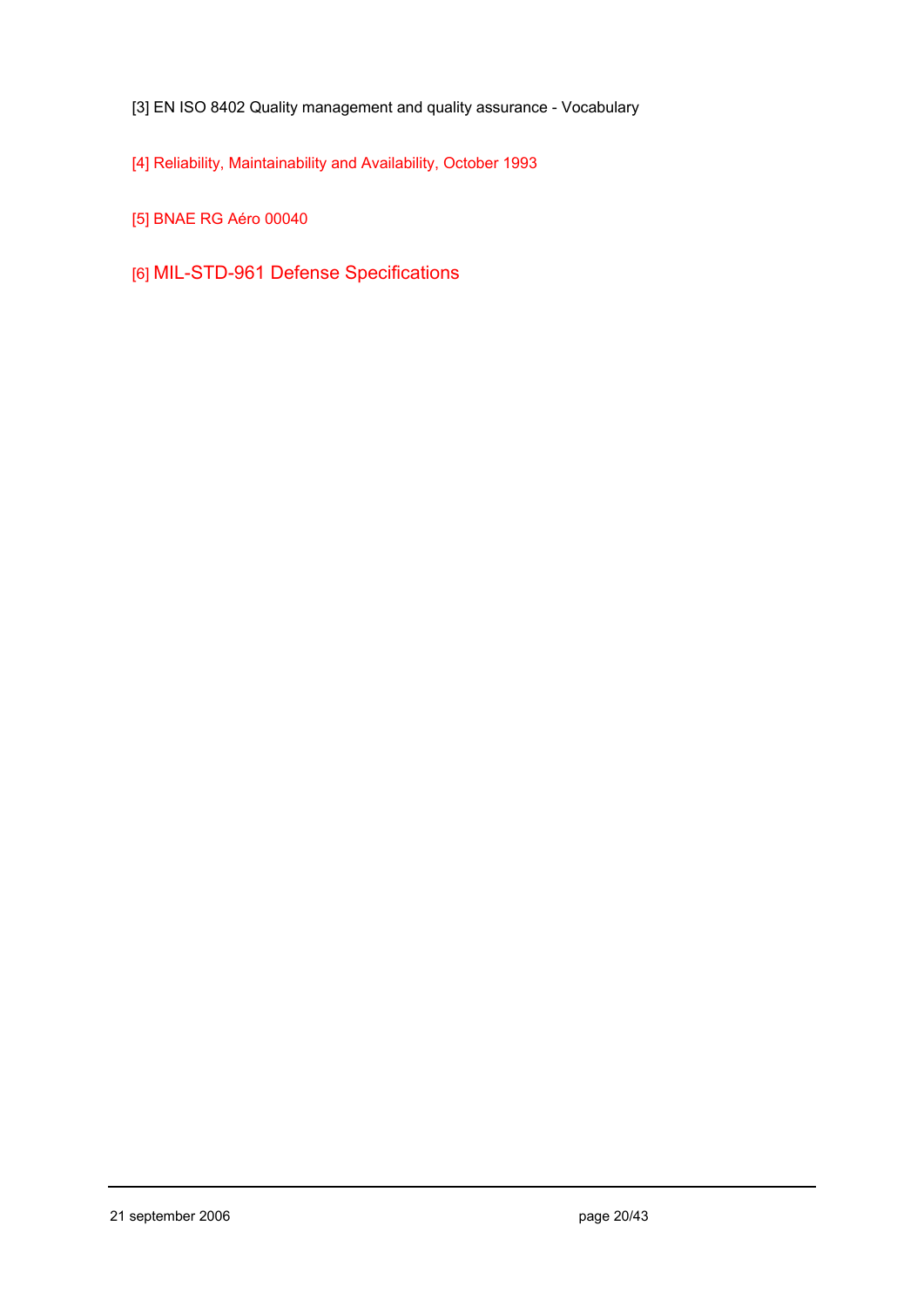

# 1.0 **What is a Feasibility Study?**

A feasibility study is designed to provide an overview of the primary issues related to a technical and business idea. The purpose is to identify any "make or break" issues that would prevent the test from being successful. In other words, a feasibility study determines whether the technical issues make sense, as well as the business issues but I am concerned with technical issues here.

A thorough feasibility analysis provides a lot of information necessary for the technical plan. For example, a good market analysis is necessary in order to determine whether the project is feasibility. This information provides the basis for the market section of the business plan.

Because putting together a technical and business plan is a significant investment of time and money, you want to make sure that there are no major roadblocks facing you when the test plan is finalized and you make the investment in time and equipment. Identifying such roadblocks is the purpose of a feasibility study.

A feasibility study looks at three major areas:

- 1. Market issues (Not dealt with)
- 2. Organizational/technical issues
- 3. Financial issues (Not dealt with)

Again, this is meant to be a "first cut" look at these issues. For example, a feasibility study should not do in-depth long-term financial projections, but it should do a basic break-even analysis to see how much revenue would be necessary to meet your operating expenses.

The purpose of the business plan is to minimize the risk associated with a new business and maximizes the chances of success through research and maximizes the chances for success through research and planning.

(cf. University of California)

## **Technological Issues**

The cost and availability of technology may be of critical importance to the feasibility of a project, or it may not be an issue at all.

For example, a service organization, such as a childcare centre, will have a few equipment and other technology- related issues to address. A manufacturing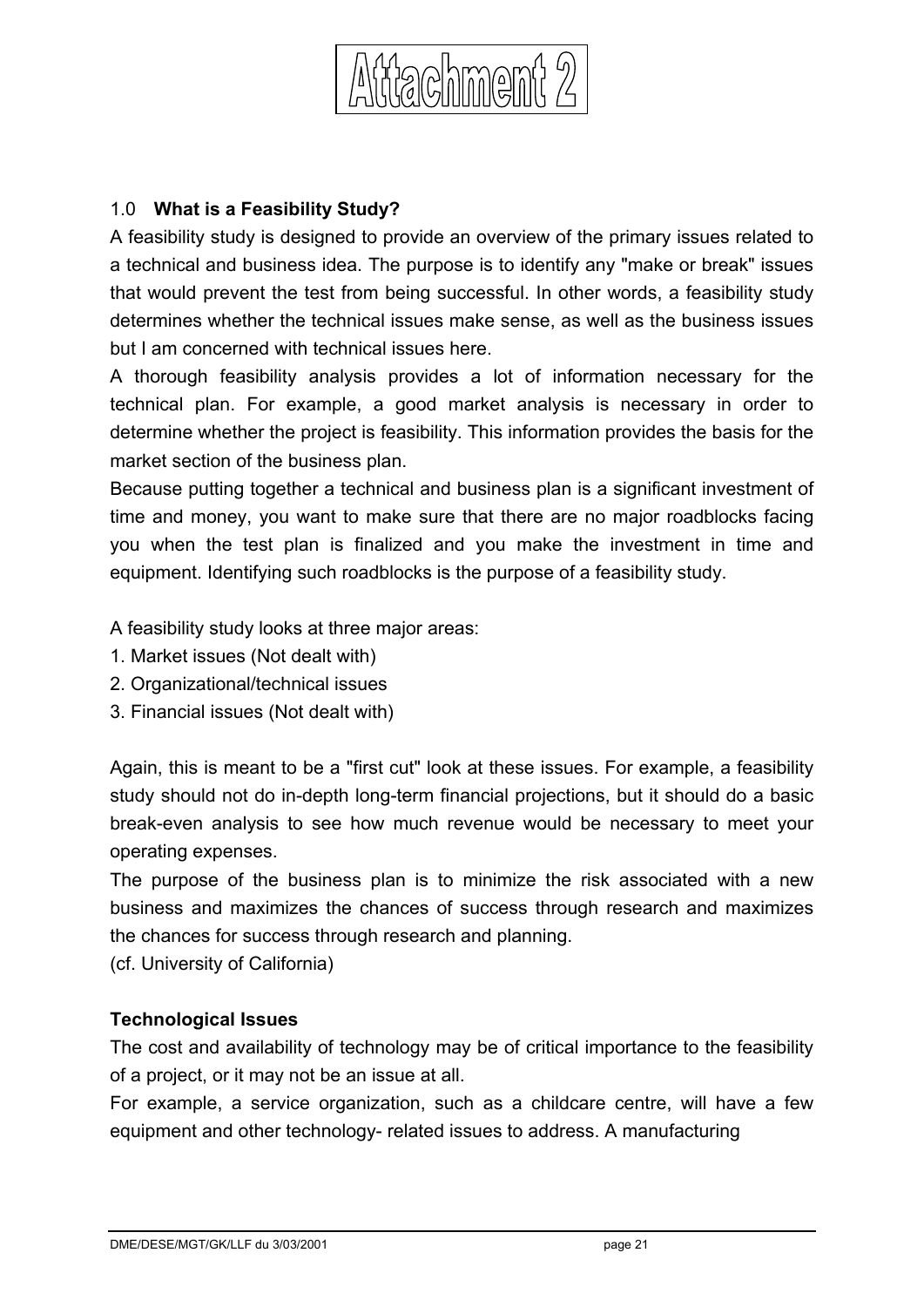enterprise, on the other hand, may have a number of complex technology questions to analyze in order to determine whether or not the business is feasible.

Key questions to answer include:

a. What are the technology needs for the proposed business?

- b. What other equipment does your proposed business need?
- c. Where will you obtain this technology and equipment?
- d. When can you get the necessary equipment?

How does your ability to obtain this technology and equipment affect your start-up timeline?

e. How much will the equipment and technology cost?

Keeping in mind that technology doesn't necessarily mean complex machinery; if your business simply needs a personal computer, printer, and fax machine, those are your technological needs.

However, making wise decisions on even simple purchases such as office machines may require some research. Obviously there are numerous types of personal computers on the market. You many want to check Consumer Reports for their recommendations, do some comparative shopping, and ask acquaintances about their experiences with different companies. Your cost estimates will get plugged into your financial projections.

Naturally, the more complex the technology you need, the more research that will be required to make good decisions about it. This is important and should not be looked at trivially.

# Feasible:

"an examination of a situation to decide whether a suggested method, plan or piece of work is possible or reasonable".

Feasibility: noun {U}

Whether something is feasible:

"People who consider only price, and not value, are the lawful prey of those who purvey shoddy goods" John Ruskin (1819 - 1900)

# **2.0 The Technical Issues to Look at During the Feasibility Study**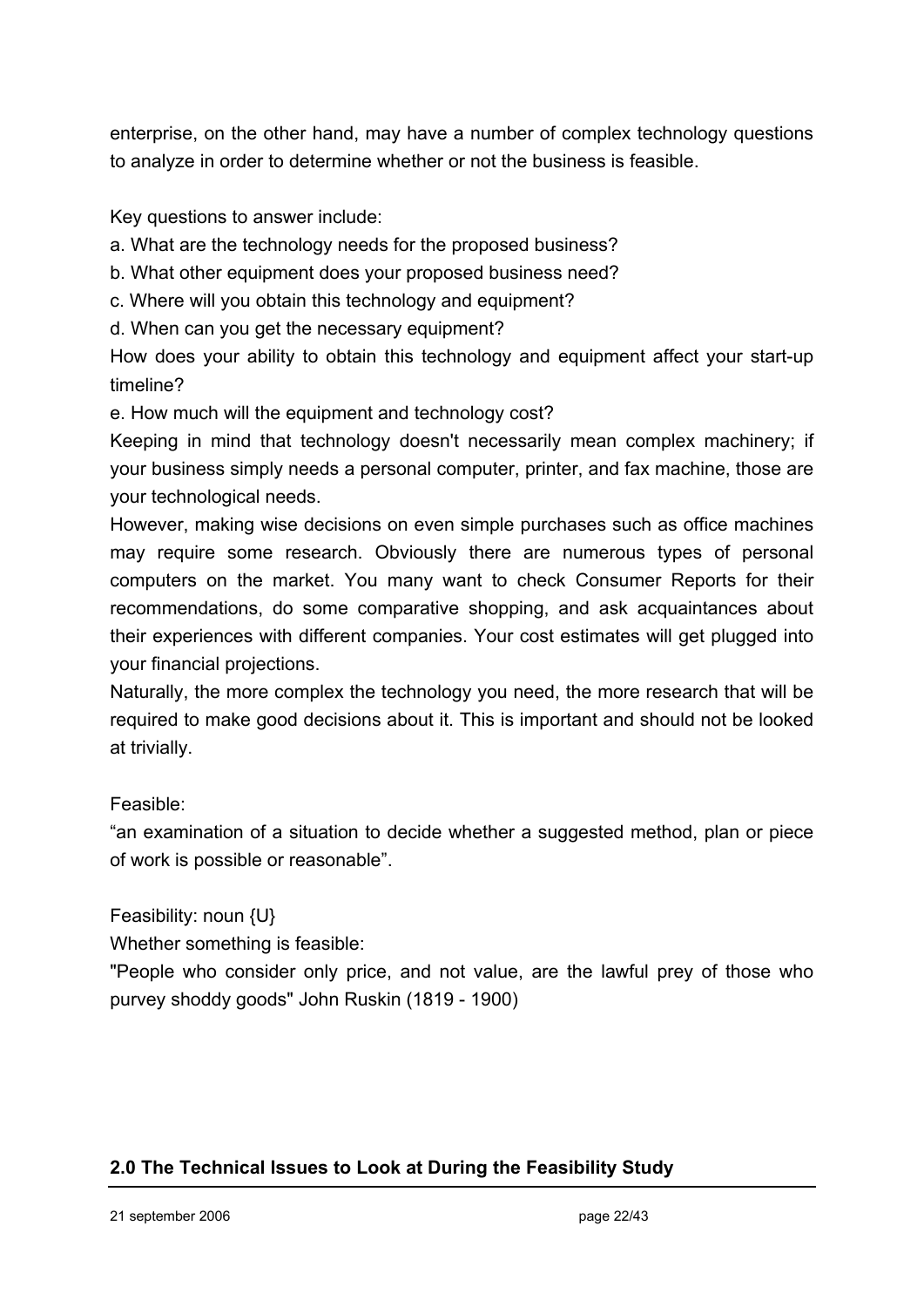In the commercial market we have to decide what we trying to achieve with a certain test. The main thrust is always the reliability of the product being manufactured. The product life cycle begins at the component level and continues through assembly level; the life cycle includes exposure to the following environments

Assembly/process **Testing** Storage **Transportation Operating** Servicing ( preventive and corrective maintenance)

## **2.1.1 Assembly/Process**

During processing and assembly of electronic assemblies, temperature excursions take place, e.g. soldering including reflow, cleaning or imposed thermal cycling tests. These temperature excursions can be damaging to some parts of the assembly and consume some part of the available life. This damage should be minimized by keeping the number of excursions to a minimum and the damage needs to be considered in the overall reliability estimates.

# **2.1.2 Testing**

When devising the overall reliability test plan the frequency of applied test to the device and the fatigue that the testing induces into the product will be identified.

## **2.1.3 Storage**

Storage tests will be defined by the product specification. The storage life of the product will be identified which may range from a few months to many years. A storage life cycle may include storage in a mobile unit to storage in a temperaturecontrolled warehouse.

# **2.1.4 Transportation**

Transportation is not a single event that is simply defined. Each vehicle type may impose unique environmental loads. Each may also provide protection from certain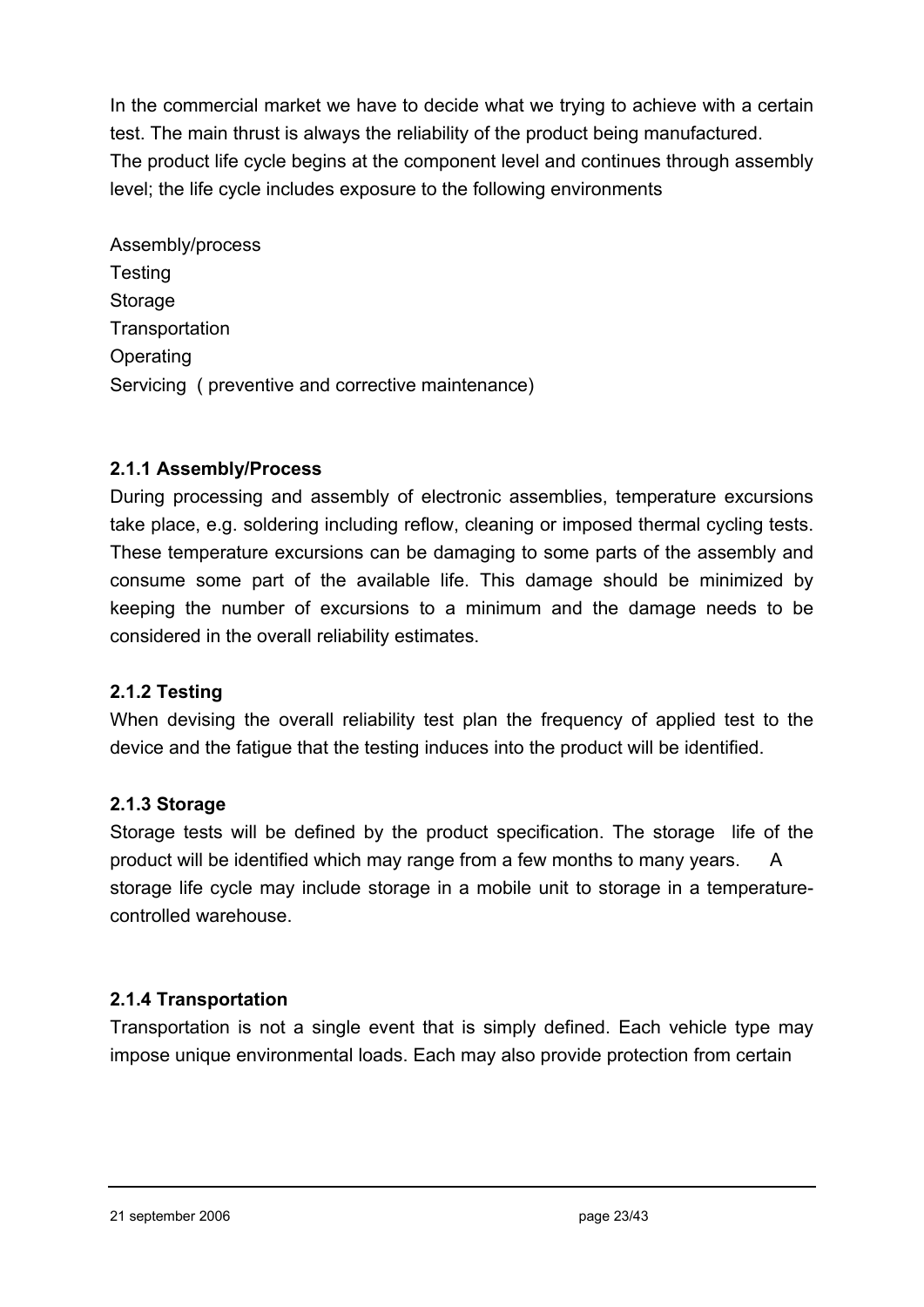environmental conditions. Duration and frequency of occurrence will influence how environmental effects are accumulated over time. The transportation configuration and degree of loading can also affect the loads imposed on the product.

# **2.1.5 Operating**

It is assumed that the operational characteristics will not affect the reliability test as the unit is a low power device and operational tests.

## **2.1.6 Environmental Stress Screening (ESS)**

ESS has the potential to identify latent defects that may cause early failures in a product. ESS needs to be specifically designed to accelerate the failure of 'weak' elements in the assembly. ESS does not add to the number of such failures but causes them to occur in a significantly shorter period of time.

Effective ESS programmes should be supported by well planned `Root Cause Analysis' (RCA) and corrective action resources. These enable timely corrective actions, elimination of latent defects and ultimate removal of the ESS process subject to continued monitoring and control of the manufacturing process.

## **3.0 Conclusion**

All the above tests will be scrutinized during a feasibility study, equipment, infrastructure human resource and all the associated cost that go with these requirements.

This is the first part in looking at a reliability test programme.

Colin Weetch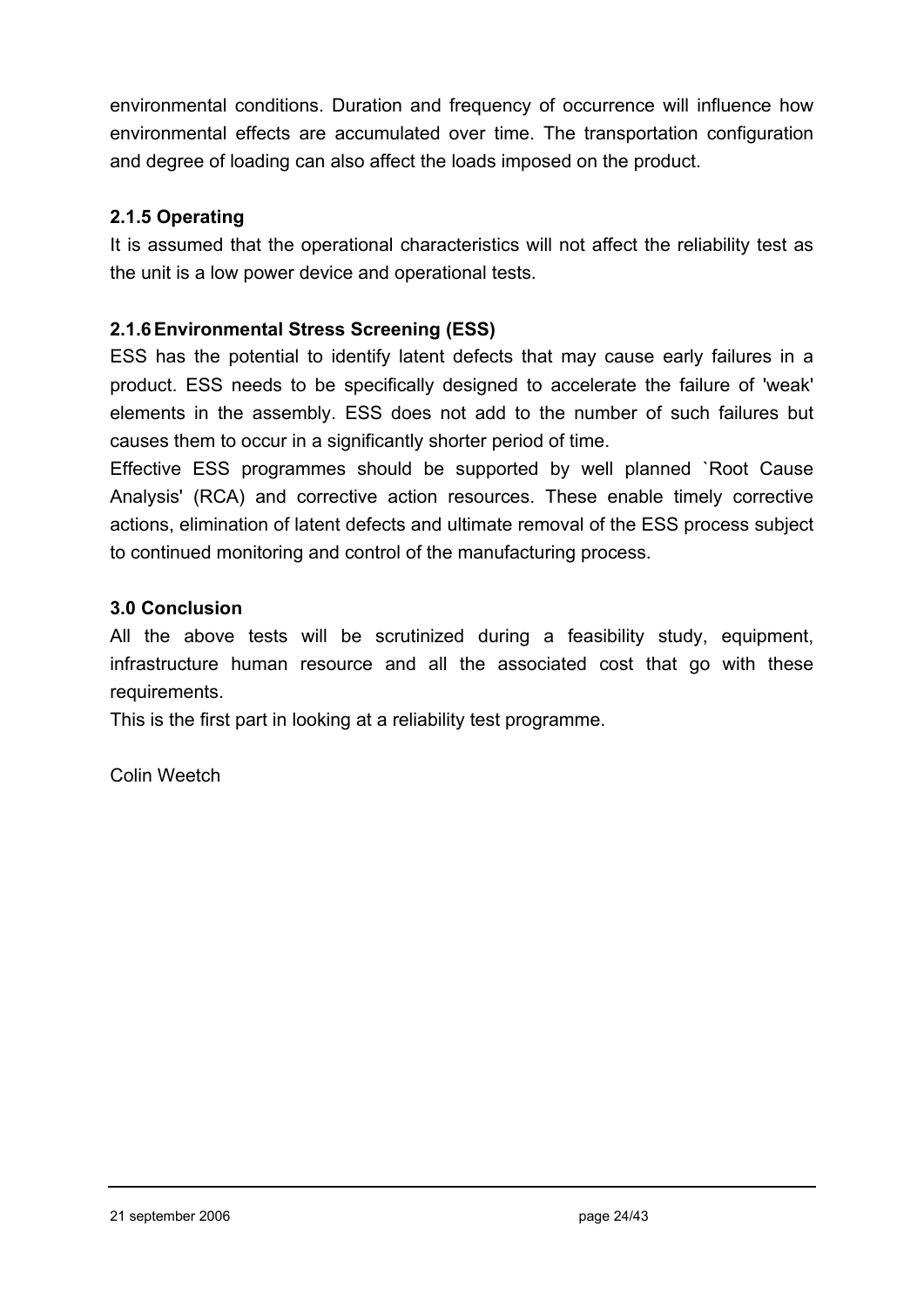

Highly accelerated tests

| $\overline{1}$ | Test objective<br>(purpose, definition)               | Test where the applied constraints rose in a progressive way in very upper values in comparison to the qualification<br>specified values and the essential objective of which being to investigate the limits of functioning and of destruction of<br>the product in order to push them away, by suited actions, in the limits imposed by the state of the art of technology of<br>its constituents.                                                                                                                                                                                                                                                                                                                                                                                                                                                                                                                                                                                                                                                                                                                                                                                                                                                                                                                                                                                                                                                                                                                                                                                                                                                                                                                                                                                                                                                                                             |
|----------------|-------------------------------------------------------|--------------------------------------------------------------------------------------------------------------------------------------------------------------------------------------------------------------------------------------------------------------------------------------------------------------------------------------------------------------------------------------------------------------------------------------------------------------------------------------------------------------------------------------------------------------------------------------------------------------------------------------------------------------------------------------------------------------------------------------------------------------------------------------------------------------------------------------------------------------------------------------------------------------------------------------------------------------------------------------------------------------------------------------------------------------------------------------------------------------------------------------------------------------------------------------------------------------------------------------------------------------------------------------------------------------------------------------------------------------------------------------------------------------------------------------------------------------------------------------------------------------------------------------------------------------------------------------------------------------------------------------------------------------------------------------------------------------------------------------------------------------------------------------------------------------------------------------------------------------------------------------------------|
| $\overline{2}$ | What is driving you for<br>performing the test?       | - time to market of the product<br>- safety consideration (avionics)<br>- maintnability costs<br>- technological limit: the limit of resistance imposed by the technology of a product or of a particular constituent, toward<br>a given constraint (temperature, vibration, electric tension, etc.). This limit establishes so an unbridgeable barrier. Ex:<br>melting point of a plastic building material, temperature the maximum of a functioning a semiconductor in the silicon,<br>elastic limit of a building material, etc.                                                                                                                                                                                                                                                                                                                                                                                                                                                                                                                                                                                                                                                                                                                                                                                                                                                                                                                                                                                                                                                                                                                                                                                                                                                                                                                                                             |
| $\overline{3}$ | Level of assembly of the product<br>submitted to test | At the lowest possible level of assembly                                                                                                                                                                                                                                                                                                                                                                                                                                                                                                                                                                                                                                                                                                                                                                                                                                                                                                                                                                                                                                                                                                                                                                                                                                                                                                                                                                                                                                                                                                                                                                                                                                                                                                                                                                                                                                                         |
| $\overline{4}$ | Number of items submitted to<br>test                  | The statistical aspects in relation with the number of realized HIGLY ACCELERATED TESTS on a new product<br>intervene to at least two levels:<br>The capacity of the HIGLY ACCELERATED TESTS to discover relevant causes of failing;<br>The obtaining the limits of functioning and / or of destruction and the associated variableness.<br>With regard to the capacity of the HIGLY ACCELERATED TESTS to discover relevant causes of failing, two<br>cases are be considered:<br>1-st case: the relevant causes of failing presumed are of abstract nature and have for effect to reveal a problem<br>on every copy subjected to attempt, since an applied constraint exceeds the specified value. It is translated generally by<br>an incapacity of margins, typical case of the use of a badly calibrated constituent. In that case, the realized HIGLY<br>ACCELERATED TESTS on a very limited sample of copies, even on the single copy, turns out effective to reveal the<br>existence of the relevant cause of defect and power so to correct it.<br>2-nd case: the relevant causes of failing presumed can affect a priori only a weak fraction of the complete<br>population of the product (for example: less than 5 % of the population). In that case, it is not very probable that a limited<br>number of HIGLY ACCELERATED TESTS allows to reveal this relevant cause. As example, the use of the model<br>binomial indicate us that if one hopes to reveal an relevant cause of failing affecting only 5 % of the population with a<br>probability of the success of 80 %, it would be necessary to subject about 30 copies to the test of HIGLY<br>ACCELERATED TESTS. Such quantity is totally incompatible with the imperative manufacturers. Consequently, the<br>HIGLY ACCELERATED TESTS realized in the phase of conception / development on an always very limited number of |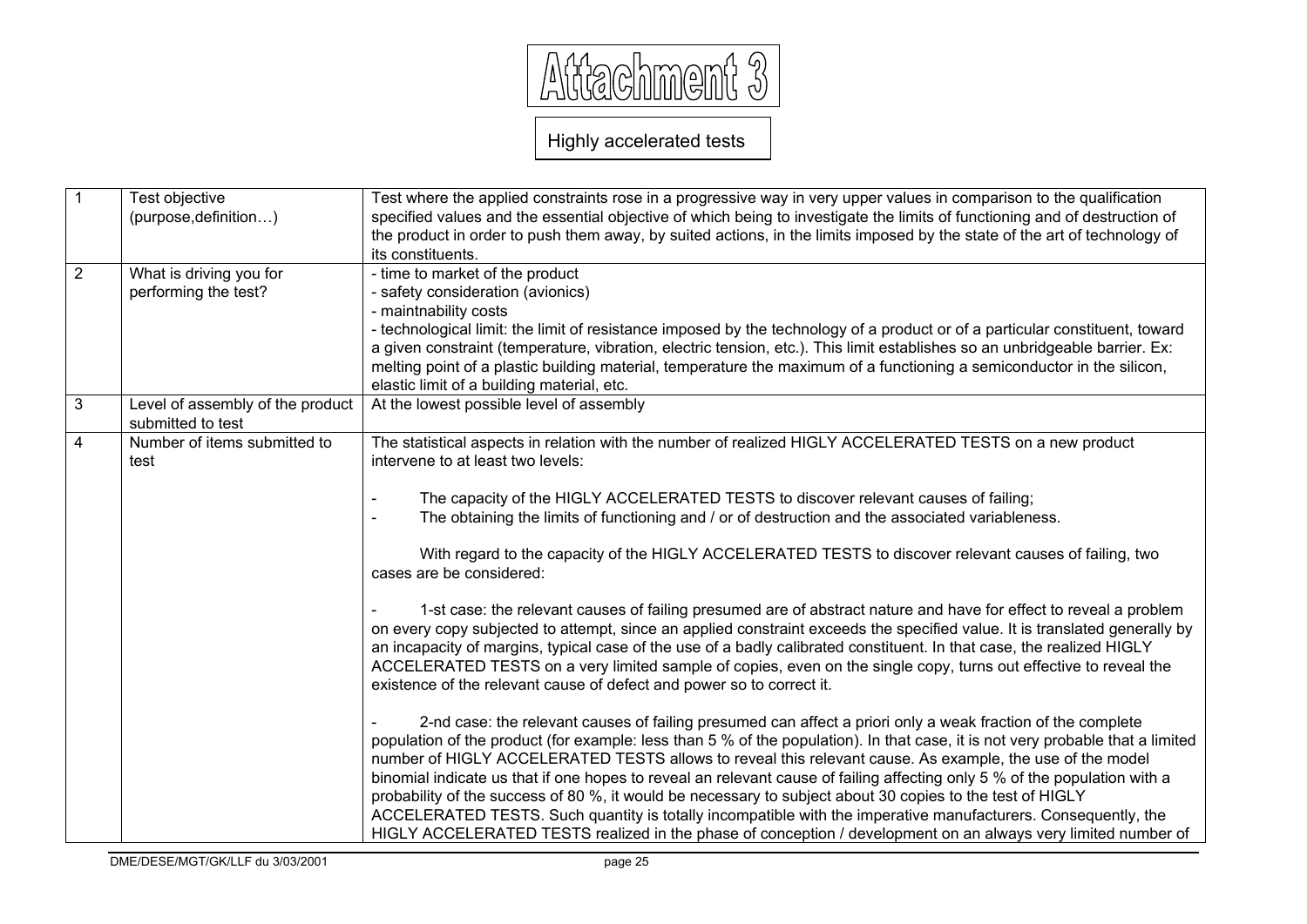|   |                                                                                              | copies can not have a great efficiency toward the revealing of this type of defects. Only, higly accelerated ESS (HASS)<br>in the phase of production will be susceptible to reveal, in addition to the manufacturing defects, these defects of the<br>conception which would affect only a weak fraction of the products during their profile of life.<br>With regard to the obtaining the limits of functioning and / or of destruction of the product, the major difficulty places<br>itself in the statistical character associated to these sizes. So, the obtaining in a different way given value on the limit of<br>functioning the single copy does not reveal inevitably the central value of the statistical distribution of this limit which<br>could be associated to an important population of the tested product. In particular, this unit experimental value can be a<br>value of tail of distribution, placed to the left or to the right of the distribution. It proves why it is hardly recommended,<br>when it is compatible with the imperatives of development, to make the HIGLY ACCELERATED TESTS on several<br>copies and not on the single unity. The number of available copies being always very limited in the phase of<br>development; one can consider that a number of unities which are able to go from 3 to 5 establish an acceptable<br>compromise. |
|---|----------------------------------------------------------------------------------------------|-----------------------------------------------------------------------------------------------------------------------------------------------------------------------------------------------------------------------------------------------------------------------------------------------------------------------------------------------------------------------------------------------------------------------------------------------------------------------------------------------------------------------------------------------------------------------------------------------------------------------------------------------------------------------------------------------------------------------------------------------------------------------------------------------------------------------------------------------------------------------------------------------------------------------------------------------------------------------------------------------------------------------------------------------------------------------------------------------------------------------------------------------------------------------------------------------------------------------------------------------------------------------------------------------------------------------------------------------------------------------------------------|
| 5 | Type of product relevant to be<br>submitted to the test (mass<br>volume low price product ,) | 1. Factors bound in costs and in the strategic context<br>Strategic aspects bound(connected) to the market (ex: any right for the error from the launch of the first copies<br>on the market, maturity of the product from the starting, )<br>The imperatives of reducing the costs of resumption of the defects of conception<br>The imperatives of reducing the times of development<br>The imperatives of reducing the durations of ESS<br>Also applicable in case of change of technologies if conditions of use are corresponding to a light environment<br>High mass production with weak environmental conditions<br>$\mathbf{u}$<br>off the shelf equipment submitte to light environment in operation<br>2. bound(connected) Factors on the return to experience (REX)                                                                                                                                                                                                                                                                                                                                                                                                                                                                                                                                                                                                         |
|   |                                                                                              | The insufficient operational reliability of similar products already developed and produced by the company (REX<br>in operation)<br>Numerous problems generated in production on similar products of the previous generation (REX in production)<br>3. Factors bound to the uncertainties                                                                                                                                                                                                                                                                                                                                                                                                                                                                                                                                                                                                                                                                                                                                                                                                                                                                                                                                                                                                                                                                                               |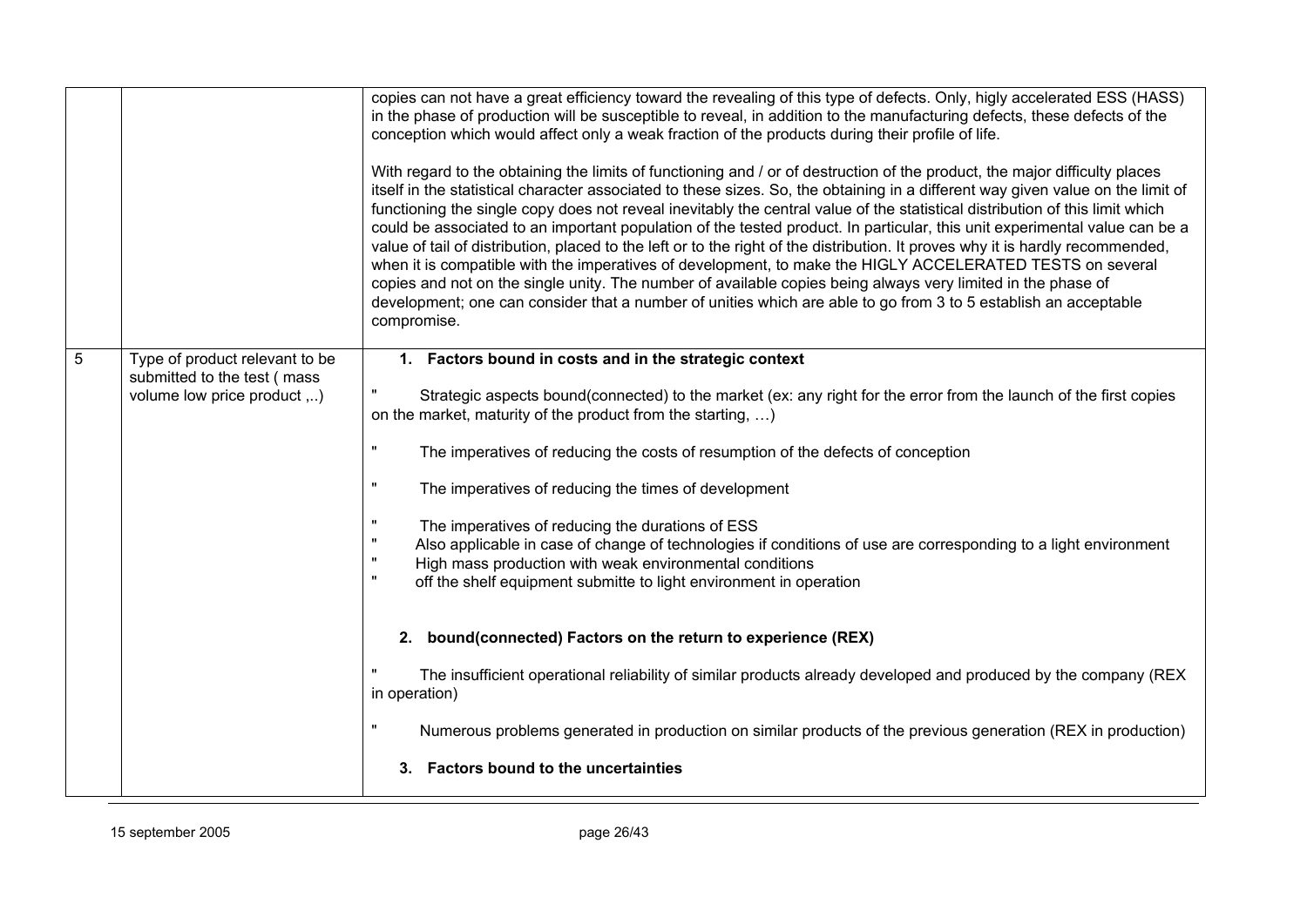|                |                                                                                                                                           | $\pmb{\mathsf{H}}$<br>The use of technologies in very innovative character or of the new strategies of implanting of constituents                                                                                                                                                 |
|----------------|-------------------------------------------------------------------------------------------------------------------------------------------|-----------------------------------------------------------------------------------------------------------------------------------------------------------------------------------------------------------------------------------------------------------------------------------|
|                |                                                                                                                                           | $\mathbf{H}$<br>Use of new processes in production                                                                                                                                                                                                                                |
|                |                                                                                                                                           | The conditions of employment of the product not or little tried                                                                                                                                                                                                                   |
|                |                                                                                                                                           | $\pmb{\mathsf{H}}$<br>Strong variableness of the profile of use of the product (ex: produced " general public ")                                                                                                                                                                  |
|                |                                                                                                                                           | Strong variableness of the performances or of characteristics of the product in some constraints of environment<br>or of use                                                                                                                                                      |
|                |                                                                                                                                           | $\pmb{\mathsf{H}}$<br>Supply beside new suppliers                                                                                                                                                                                                                                 |
|                |                                                                                                                                           | $\pmb{\mathsf{u}}$<br>The use of constituents except specification (ex: the case of constituents " civilians " used in the military or<br>spatial applications)                                                                                                                   |
| 6              | Test duration (days, weeks,<br>months)                                                                                                    | The duration of a higly accelerated tests campaign is very brief : of the order of 5 days on average                                                                                                                                                                              |
| $\overline{7}$ | Separate or combined<br>environments                                                                                                      | Combined environments are not a condition but can be employed if necessary to disclose a failure.<br>For example, we can gradually increase the vibration level for a given rate of temperature variation or by increasing<br>gradually this rate for a given level of vibration. |
| 8              | Product strength and<br>environment stress variabilities<br>are or aren't considered<br>(in the process of deriving the<br>test severity) | no                                                                                                                                                                                                                                                                                |
| 9              | Does the test bring knowledge<br>on reliability parameters?                                                                               | no                                                                                                                                                                                                                                                                                |
| 10             | Does the test consume totally or<br>partially the life potential ot the<br>equipment submitted to test?                                   | Yes, the product under test is normally destroyed                                                                                                                                                                                                                                 |
| 11             | main norms, standards,<br>technical references relative to<br>this type of tests                                                          | no                                                                                                                                                                                                                                                                                |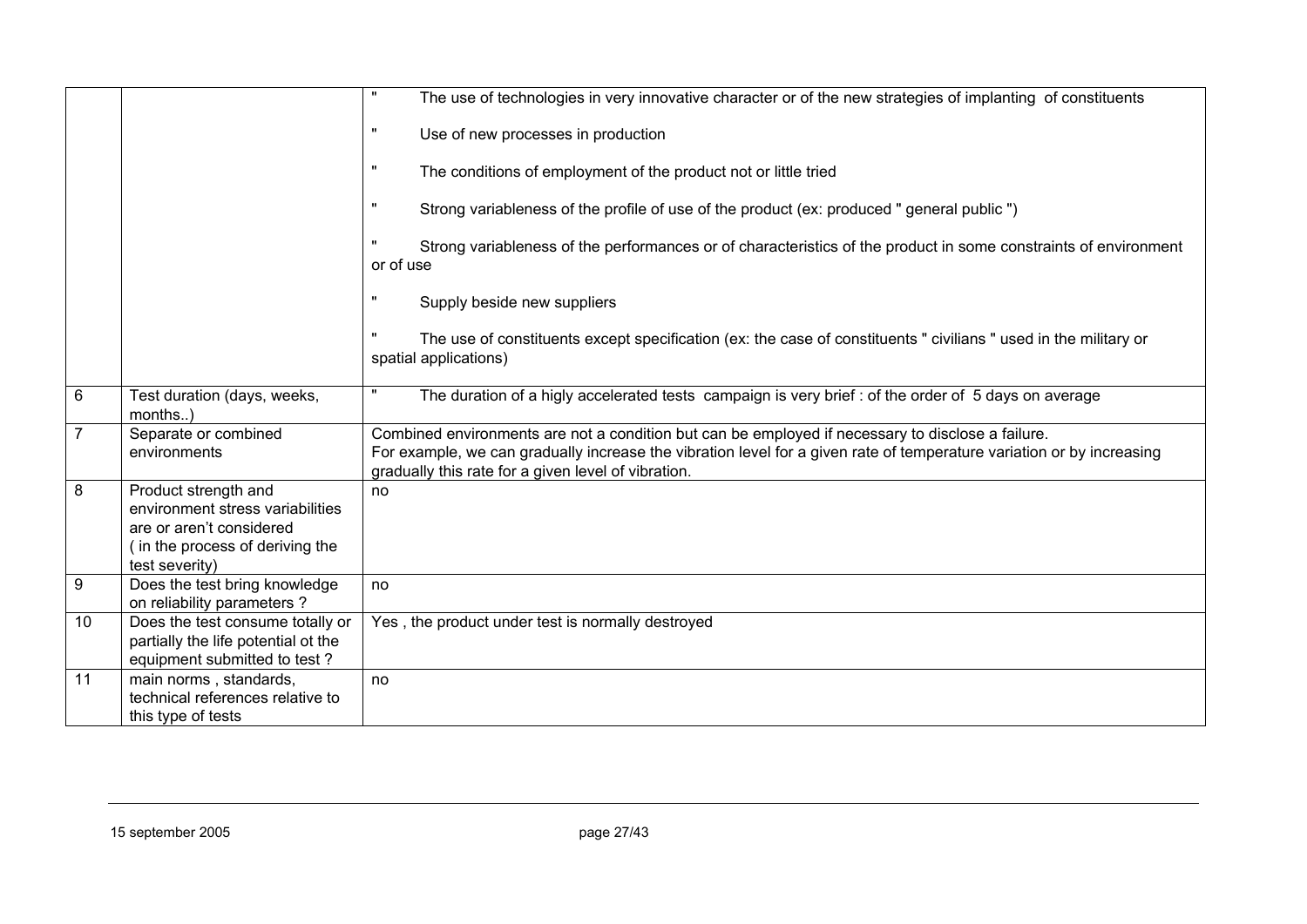

# Accelerated tests; proposal: Helge Palmén

| $\overline{1}$ | Test objective<br>(purpose, definition)               | Objective: to make quicker investigations in reducing the test duration.<br>Principle: the product is subjected to conditions of use or to constraints of environment amplified in order to accelerate the mechanisms of<br>failure and to reduce the necessary duration to estimate some behavioral characteristics of the product in the normal conditions of<br>employment                                                                                                                                                                                                                          |
|----------------|-------------------------------------------------------|--------------------------------------------------------------------------------------------------------------------------------------------------------------------------------------------------------------------------------------------------------------------------------------------------------------------------------------------------------------------------------------------------------------------------------------------------------------------------------------------------------------------------------------------------------------------------------------------------------|
|                |                                                       | Don't make the confusion between the "accelerate testing" with "highly accelerate testing" whose aim is very different (see § XX).<br>The accelerate testing has nothing to do with ESS or highly accelerated tsting.                                                                                                                                                                                                                                                                                                                                                                                  |
|                |                                                       | Conditions of application:                                                                                                                                                                                                                                                                                                                                                                                                                                                                                                                                                                             |
|                |                                                       | Know the analytical model making the relation between the mechanism of falure with the amplitude and duration of the applied conditions.<br>Know the value of the parameters involve in these models<br>The provoked mechanisms of failure have to be representative of those arising in the normal conditions of use<br>The phenomena of interactions between several constraints of use and of environment must be taken into account.<br>Testing is done until failures take place and the key is to understand the failures and their relationship to the applied stresses and to correct<br>them. |
|                |                                                       | Accelerated life testing is performed to obtain information about the product (component, module, system etc.) lifetime distribution or a<br>particular reliability parameter in a timely manner. This can be done in two different ways or in a combination of them:<br>using time compression, for example by changing the length of on and off cycles<br>accelerating the loading conditions                                                                                                                                                                                                        |
|                |                                                       | The purpose of life testing is to identify the relevant failure mechanisms that would occur, and correlate these with the point in the product's                                                                                                                                                                                                                                                                                                                                                                                                                                                       |
|                |                                                       | life the failure would occur. All the stresses during the product's whole life cycle need to be addressed - e.g. transportation, storage and the                                                                                                                                                                                                                                                                                                                                                                                                                                                       |
|                |                                                       | actual use conditions. These conditions usually include different and changing temperatures, humidity, mechanical stresses (vibrations,                                                                                                                                                                                                                                                                                                                                                                                                                                                                |
|                |                                                       | shock, bumps etc.), electrical and electromagnetic phenomena etc.                                                                                                                                                                                                                                                                                                                                                                                                                                                                                                                                      |
| $\overline{2}$ | What is driving you for<br>choosing the test?         | - time to market of the product<br>To be generalised                                                                                                                                                                                                                                                                                                                                                                                                                                                                                                                                                   |
| $\mathbf{3}$   | Level of assembly of the<br>product submitted to test | Quite often the greatest benefit of accelerated tests (in term of knowledge acquisition) is achieved by performing tests at the lowest level of assembly. Test<br>should also be made early in the product development process. However, testing should be continued during the different phases of the product<br>development and the production phases.                                                                                                                                                                                                                                              |
| $\overline{4}$ | Number of items submitted<br>to test                  | For statistical confidence the need is often higher than what is practically possible; about five being a minimum but few tens would be needed.<br>In general one; the application on higher amount might be a response for product variability considerations : see following § 8                                                                                                                                                                                                                                                                                                                     |
| $\overline{5}$ | Type of product relevant to                           | All types.                                                                                                                                                                                                                                                                                                                                                                                                                                                                                                                                                                                             |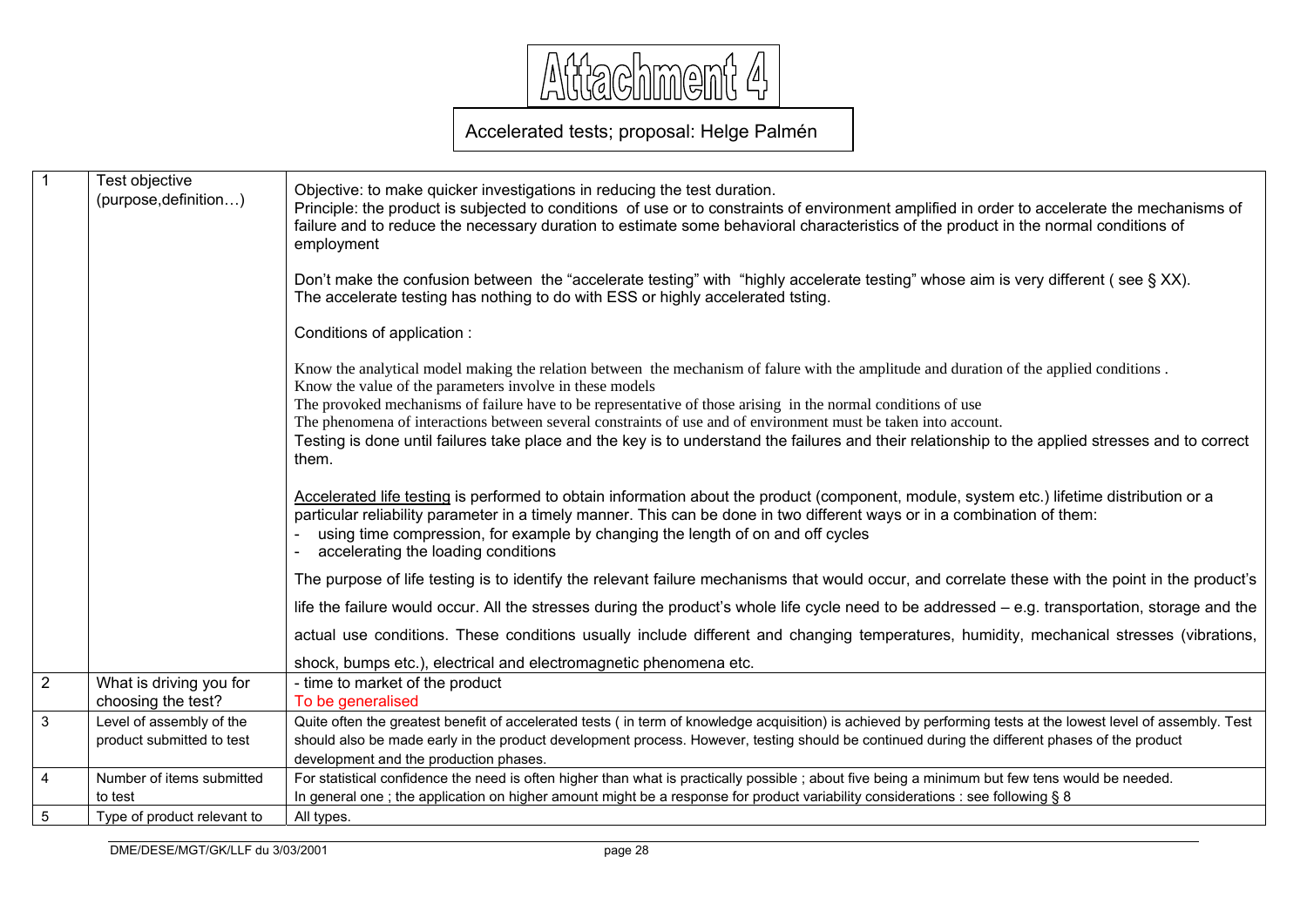|                | be submitted to the test (<br>mass volume low price |                                                                                                                                                              |
|----------------|-----------------------------------------------------|--------------------------------------------------------------------------------------------------------------------------------------------------------------|
|                | $product$ )                                         |                                                                                                                                                              |
| 6              | Test duration (days, weeks,                         | Accelerated stress test can be made variably in days or few weeks. Life testing typically requires several weeks, even some months.                          |
|                | $months$ )                                          |                                                                                                                                                              |
| $\overline{7}$ | Separate or combined                                | Different types of stresses are needed to precipitate the different failure mechanisms. Their simultaneous combination is sometimes necessary. Proper        |
|                | environments                                        | combination of stresses may be used to realise synergistic effects - for example thermal cycling and vibration. Humidity is also usually applied with        |
|                |                                                     | constant or varying temperature.                                                                                                                             |
| 8              | Product strength and                                | Yes.                                                                                                                                                         |
|                | environment stress                                  |                                                                                                                                                              |
|                | variabilities are or aren't                         |                                                                                                                                                              |
|                | considered                                          |                                                                                                                                                              |
|                | (in the process of deriving                         |                                                                                                                                                              |
|                | the test severity)                                  |                                                                                                                                                              |
| 9              | Does the test bring                                 | Life testing aims at getting an estimate of for example of the failure rate (or MTTF, MTBF) or the on-set of wear-out mechanisms (life time) or at least the |
|                | knowledge on reliability                            | relevant failure mechanisms.                                                                                                                                 |
|                | parameters?                                         |                                                                                                                                                              |
| 10             | Does the test consume                               | Accelerated stress tests and life tests are destructive.                                                                                                     |
|                | totally or partially the life                       |                                                                                                                                                              |
|                | potential of the equipment                          |                                                                                                                                                              |
|                | submitted to test?                                  |                                                                                                                                                              |
| 11             | main norms, standards,                              | Environmental testing, accelerated stress tests: IEC 60068-2 – standard series                                                                               |
|                | technical references relative                       | Mechanical and climatic test methods (semiconductor devices): IEC 60749 standard series                                                                      |
|                | to this type of tests                               |                                                                                                                                                              |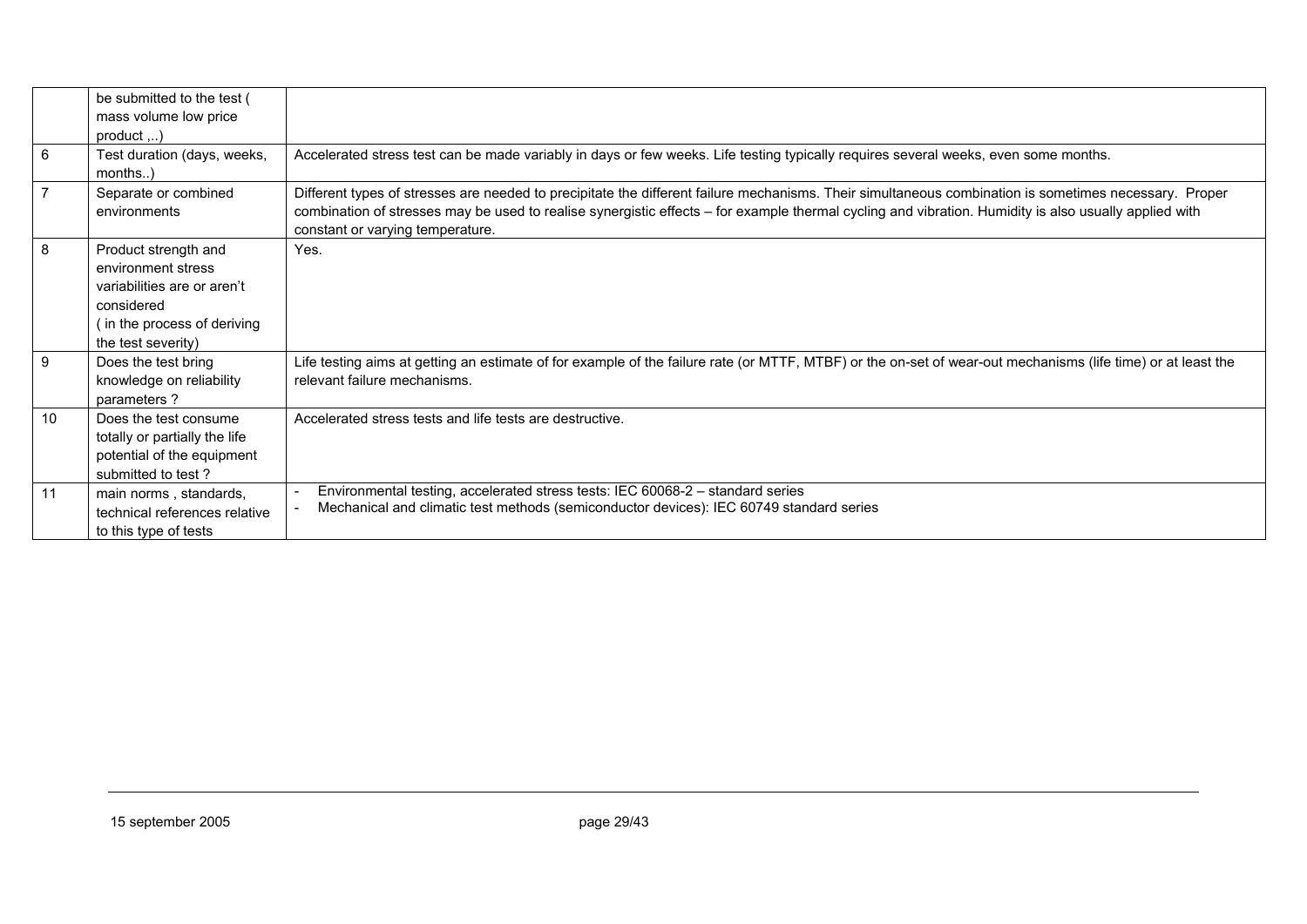# **Accelerated tests,** proposal by Henri Grzeskowiak

| principle                                                | Conditions of application                                                                                                  | <b>Expected results</b>             |
|----------------------------------------------------------|----------------------------------------------------------------------------------------------------------------------------|-------------------------------------|
| Objective: reduce the test duration                      | Know the analytical model making the relation between Evaluation of the behavioral                                         |                                     |
| Principle: the product is subjected to                   | the speed of damage with the amplitude of the applied                                                                      | characteristics of a product in the |
| of use or to constraints of<br>conditions                | conditions                                                                                                                 | normal conditions of employment,    |
| environment<br>amplified in order                        | to   Know the value of the parameters involve in these models                                                              | it for the compatible periods with  |
|                                                          | accelerate the mechanisms of failure and The provoked mechanisms of failure have to be                                     | the calendar constraints            |
|                                                          | to reduce the necessary duration to representative of those arising in the normal conditions of associated to the phase of |                                     |
| estimate some behavioral characteristics of              | employment                                                                                                                 | development of the product          |
| the product in the normal conditions of The phenomena of | interactions<br>between<br>several                                                                                         |                                     |
| employment                                               | constraints of employment or of environment must be                                                                        |                                     |
|                                                          | taken into account.                                                                                                        |                                     |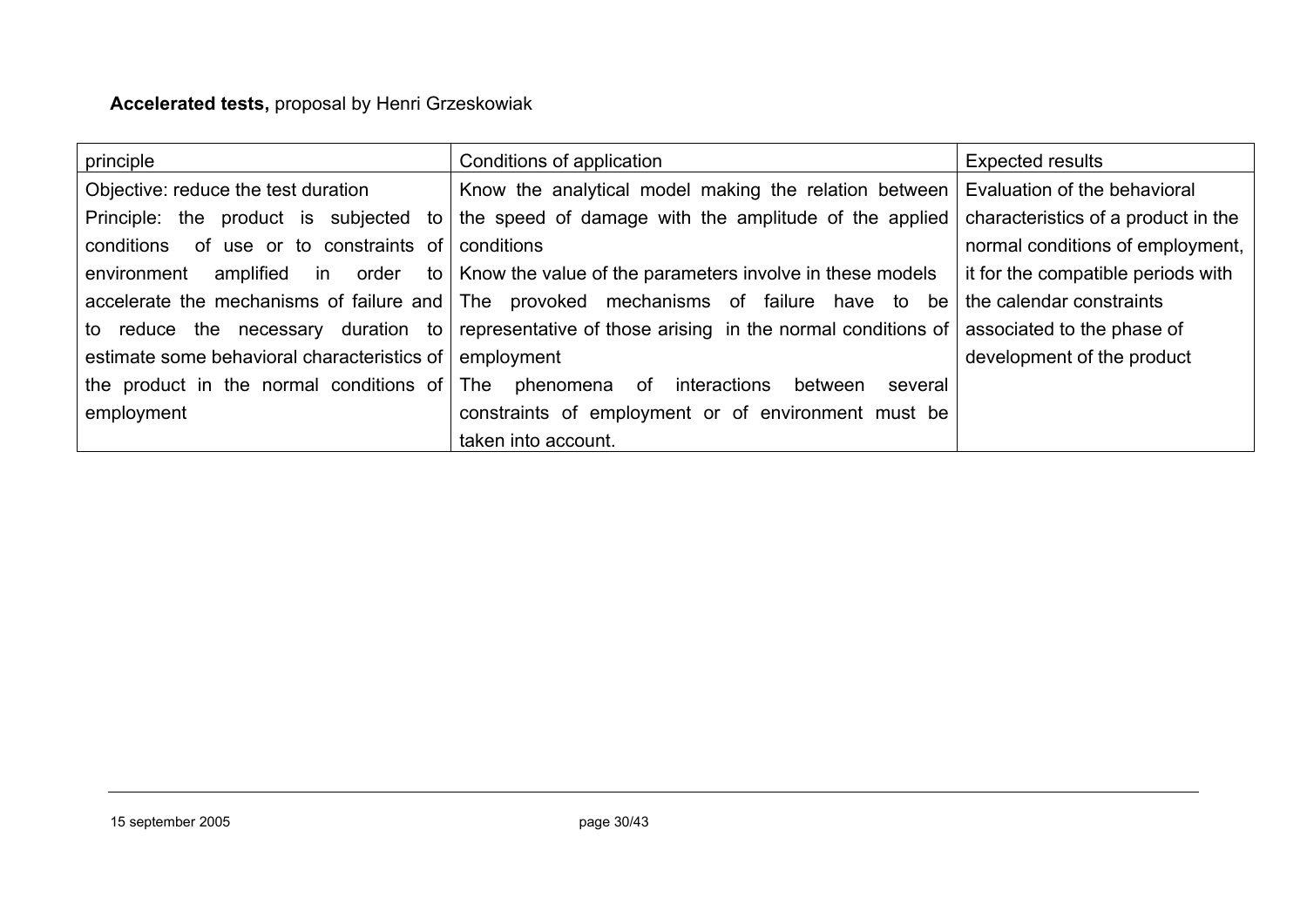#### **Development test**

#### **1) Test objective**

Development tests are used to determine the aptitude of components, materials and/or designs to meet the requirements (functional and operational) of a given specification . These tests may prepare for the qualification, or the RDGT or reliability demonstration , but not only : they also can contribute to prepare R&D decisions.

Outgoing from the specified environmental requirements relating to operation, transportation and storage, the appropriate test procedures, the stress levels and the test duration shall be chosen, considering the experiences with earlier development and the know-how of the test specialists.

The test results are used to make design decisions as well as to evaluate the "Reliability" and/or the "Life Time" of a product and to prove the rightness of a design. Therefor the test results, methods, tools and conditions shall be documented and stored on such a way, that the probability of loosing or distracting then is very low.

#### **1) What is driving you for performing the test ?**

The tests are done during the development and design phase of a project with two aims: to determine the ability of materials, components and/or designs to resist on effects of specified environmental conditions, where experience is missing and/or calculation or

- virtual simulation is not possible or not enough accurate.
- to determine the ability of a design solution to meet the functional requirements of a given specification.

While being an substantial part of development costs and an important design tool, it is necessary to plan and to budget it at the very beginning of a development project. The principal input for this planning activity is the product specification

#### **3- "Level of assembly of the product submitted to test**

Material, component and sub assemblies.

#### **4-Number of items submitted to test**

In general one . But several may be retained for qualification in order to reduce the duration of it : the sequence of tests applied to each of them must be in relation with the real sequence expected in the field

## **5-Type of product relevant to be submitted to the test ( mass volume low price product ,..) :**

Not relevant for those constrains covered by other specified tests ( which must be stated in the test plan) such as higly accelerated tests , …;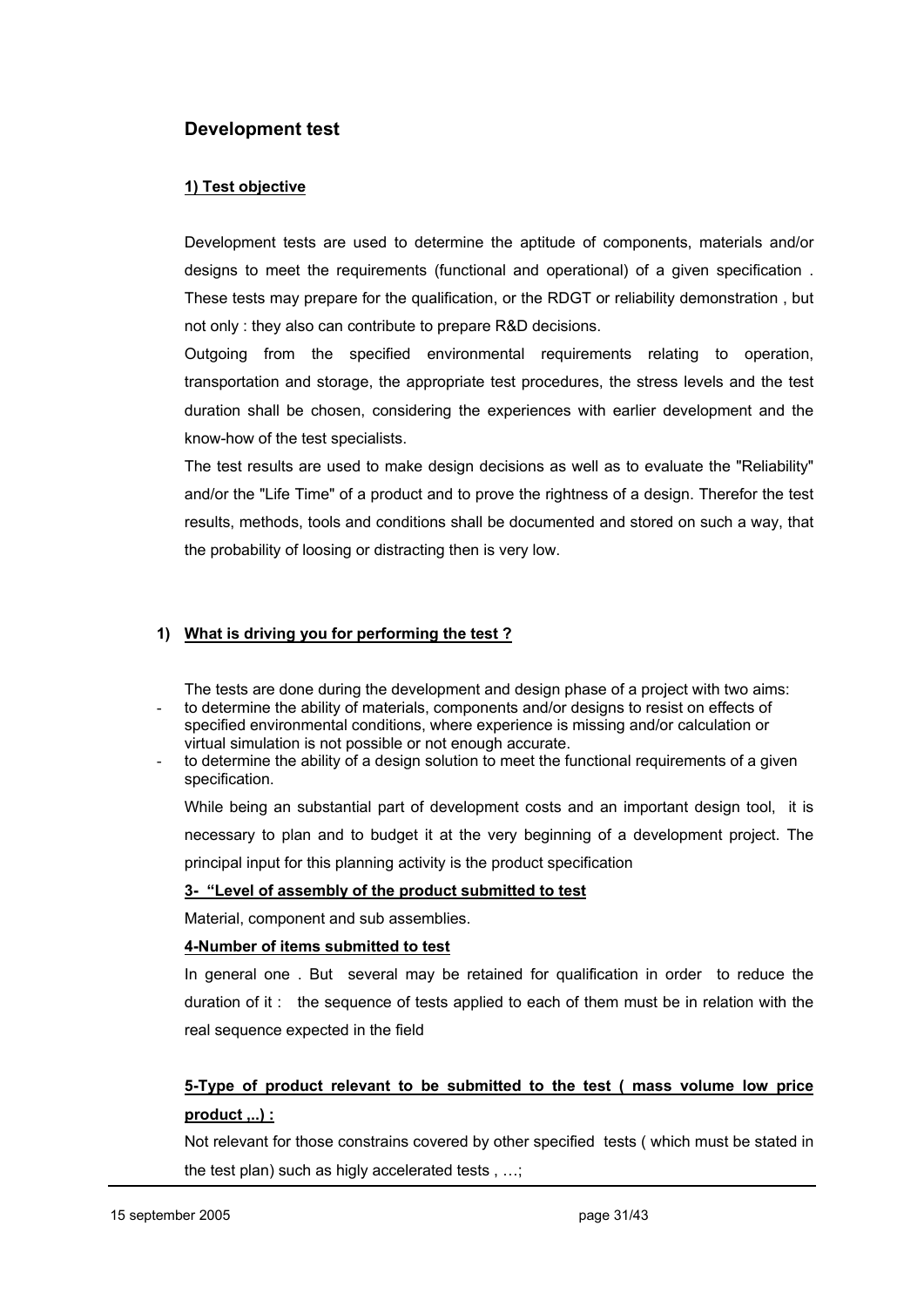#### **6- Test duration (days, weeks, months..) :**

Depending of :

- what is the goal of the specific development test
- the type of test : endurance ( several hours or days) , reliability ( in general 10 times the specified MTBF for one equipment or 10/n for n equipments)

#### **7-Separate or combined environments**

As much as possible : to be separated ; not possible in somme specific cases : presence of polymer material in a suspension ( requires vibration and temperature) …

To allow to determine the effect of single stress factors on a material or item respectively to avoid the reciprocal influence of several stresses, the test conditions are usually special lab conditions, not equal to the real environmental conditions of the product.

Remark: Combined tests (Humidity/Temperature; Vibration/Temperature etc.) are also often used, but normally applied on the final product and not for the purpose stated out under point 1).

# **8-Product strength and environment stress variabilities are or aren't considered ( in the process of deriving the test severity)**

To be seen next time

#### **9 -Does the test bring knowledge on reliability parameters ?**

Yes if the test is dedicated to Reliability growth

## **10-Does the test consume totally or partially the life potential of the equipment submitted to test ?**

The sub assemblies , component ……..submitted to test are no more entering in the delivery for the customer

. They might be used for mock up, study or prototype purposes,

#### **11 - main norms , standards, technical references relative to this type of tests**

The results of these tests are normally only for internal use ( in general not given to the customer) . So the reference to the standards is not mandatory . No known standards are related to the development tests.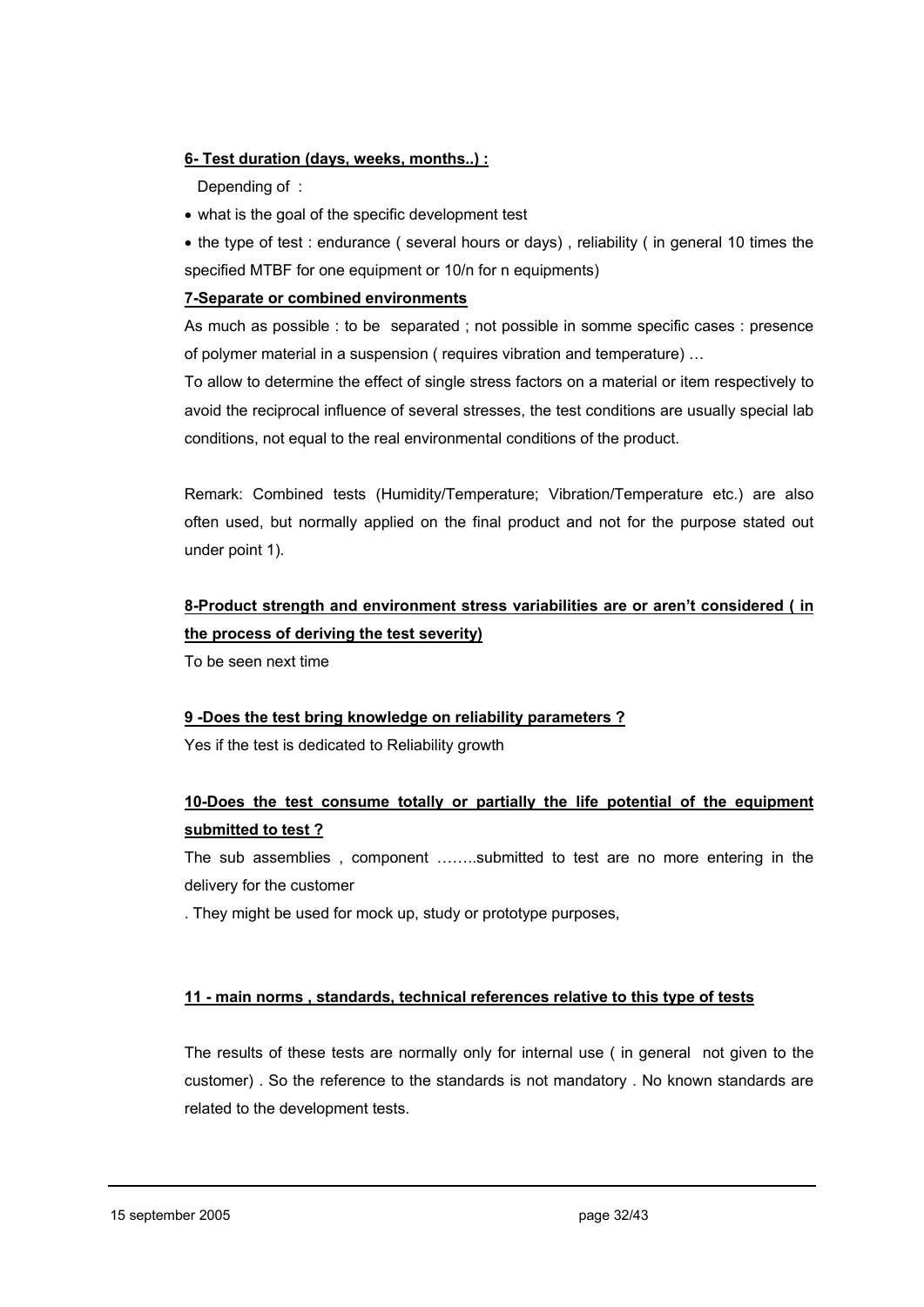| Test objective<br>(purpose, definition<br>$\ldots$ | The principle of the Highly Accelerated Environmental Stress Screening is to submit equipments coming out of<br>production to levels of constraint far above the specified values while staying below the destructive limits which<br>could have been revealed by a campaign of Highly Accelerated Tests |
|----------------------------------------------------|----------------------------------------------------------------------------------------------------------------------------------------------------------------------------------------------------------------------------------------------------------------------------------------------------------|
|                                                    | The most evident objective of screening is to discover and precipitate any weaknesses in the product; the consequences<br>are to improve                                                                                                                                                                 |
|                                                    | the operational reliability of the population of similar (same definition) items by precipitating latent failures and<br>removing the weak items                                                                                                                                                         |
|                                                    | the manufacturing processes                                                                                                                                                                                                                                                                              |
|                                                    | and eliminate residual design defects                                                                                                                                                                                                                                                                    |
|                                                    | Its main objectives are to:                                                                                                                                                                                                                                                                              |
|                                                    | Reveal more quickly the latent defects<br>$\bullet$<br>Detect more quickly the production process faults                                                                                                                                                                                                 |
|                                                    | Identify the defects that may not have been revealed by a «conventional ESS" operation<br>$\bullet$<br>Reinforce the product maturity and robustness                                                                                                                                                     |
|                                                    | Other objectives can be associated; either for the supplier, or for the customer:                                                                                                                                                                                                                        |
|                                                    | Detect an unacceptable change in product quality<br>$\bullet$                                                                                                                                                                                                                                            |
|                                                    | Reduce the manufacturing and guarantee costs.<br>$\bullet$<br>Lower the operational maintenance costs.                                                                                                                                                                                                   |
|                                                    | Obtain a better profitability during the guarantee period.                                                                                                                                                                                                                                               |
|                                                    | Establish or preserve the brand image of the manufacturer.                                                                                                                                                                                                                                               |
| What is driving you                                | - time to market of robust product                                                                                                                                                                                                                                                                       |

l,

٠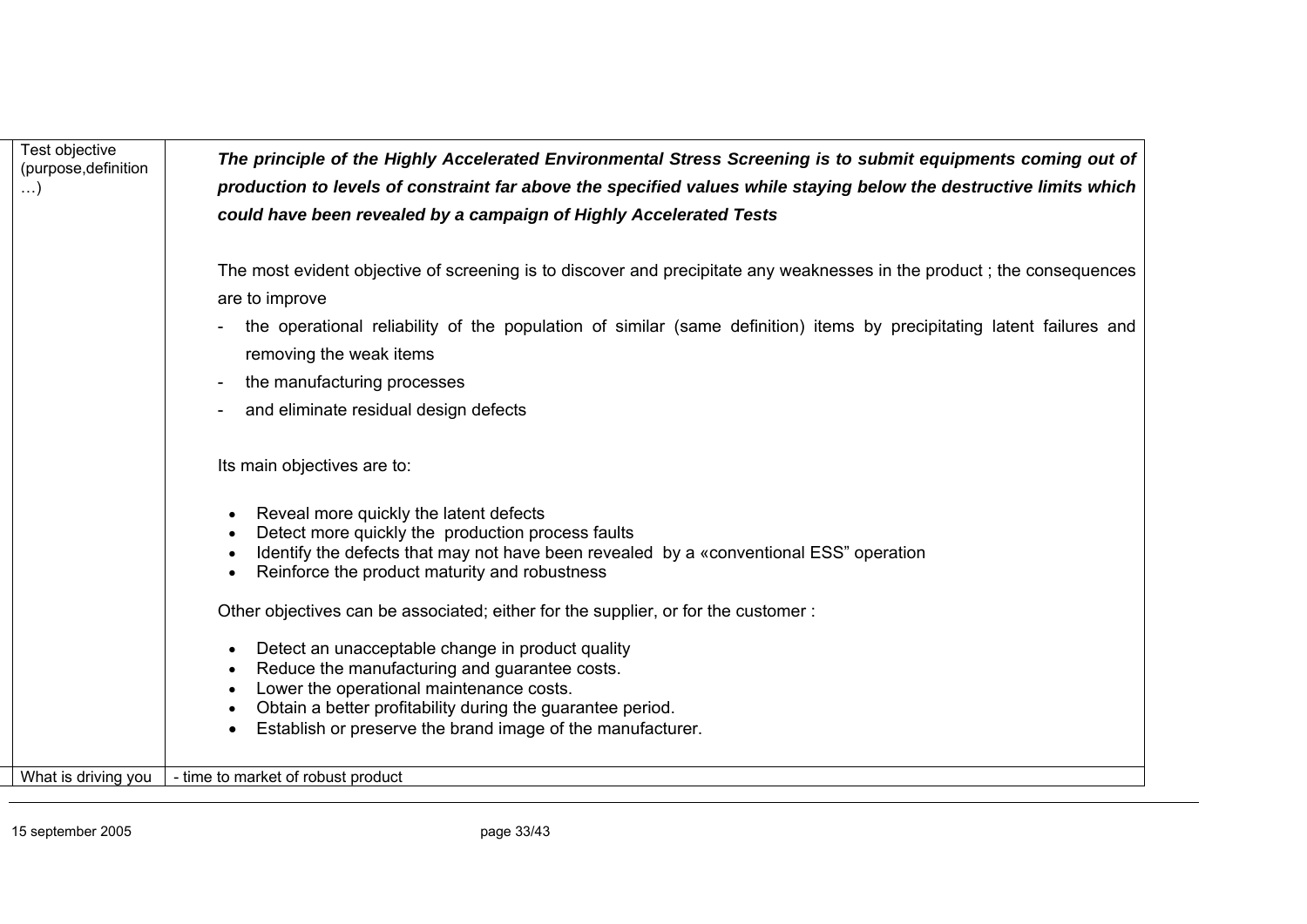| for performing the<br>test?                              | - safety consideration (avionics, automotive)<br>- maintnability costs                                                                                                                                                                                                                                                                                                                                                                                                                                                                                                                                                                                                                                                                                                                                                                                                                                                                                                            |  |
|----------------------------------------------------------|-----------------------------------------------------------------------------------------------------------------------------------------------------------------------------------------------------------------------------------------------------------------------------------------------------------------------------------------------------------------------------------------------------------------------------------------------------------------------------------------------------------------------------------------------------------------------------------------------------------------------------------------------------------------------------------------------------------------------------------------------------------------------------------------------------------------------------------------------------------------------------------------------------------------------------------------------------------------------------------|--|
|                                                          | <b>For ESS</b><br>The above expressed principle where all the products are submitted to constraints levels higher than specified values must be<br>applied in a sensible way in order to preserve the maximum of efficiency, while at the same time keeping the cost at minimum<br>level.                                                                                                                                                                                                                                                                                                                                                                                                                                                                                                                                                                                                                                                                                         |  |
|                                                          | The efficiency of an ESS operation (Highly Accelerated or not) must be measured by:<br>• Its capability to reveal the latent defects at the manufacturer premises, (those which, by lack of ESS tests would occur very<br>quickly at the customer location),<br>• and the non reduction, in a substantial proportion, of the healthy products life duration when submitted to high constraints<br>In a conventional ESS, the levels of constraints do not traditionally exceed the specified values, which means that all<br>manufactured products will be submitted to these constraints without any risk regarding their potential life duration.<br>In the case of Highly Accelerated Environmental Stress Screening, the applied level of constraint is, by definition, far<br>above the specified values and it is therefore advisable to ensure that all the constituents of the product can accept such<br>level without unacceptable effect on the product life duration. |  |
| Level of assembly<br>of the product<br>submitted to test | At the lowest possible level of assembly                                                                                                                                                                                                                                                                                                                                                                                                                                                                                                                                                                                                                                                                                                                                                                                                                                                                                                                                          |  |
| Number of items<br>submitted to test                     | The usual ESS rule, which is an integral part of the manufacturing operation, is to apply it to all the manufactured equipments.<br>However in the case of high volume production, such as car industry, apply ESS to 100 % of the production is impossible for<br>cadence as well as cost reasons (see appendix C). In that case the ESS will be applied by sampling to detect the quality drifts (<br>machines, components  )                                                                                                                                                                                                                                                                                                                                                                                                                                                                                                                                                   |  |
|                                                          | Before possibly deciding for the implementation of a Highly Accelerated Environmental Stress Screening test, the product must<br>have been prior submitted to a campaign of Highly Accelerated Tests during its development phase, in order to:<br>• put in evidence, and / or correct according to decision, the weak points of the product                                                                                                                                                                                                                                                                                                                                                                                                                                                                                                                                                                                                                                      |  |
|                                                          | • determine the operating and / or destructive limits of the product.                                                                                                                                                                                                                                                                                                                                                                                                                                                                                                                                                                                                                                                                                                                                                                                                                                                                                                             |  |
|                                                          | The existence of known elements or identified during a Highly Accelerated Test, as being technologically weaker than the<br>others, should be taken into account.                                                                                                                                                                                                                                                                                                                                                                                                                                                                                                                                                                                                                                                                                                                                                                                                                 |  |

L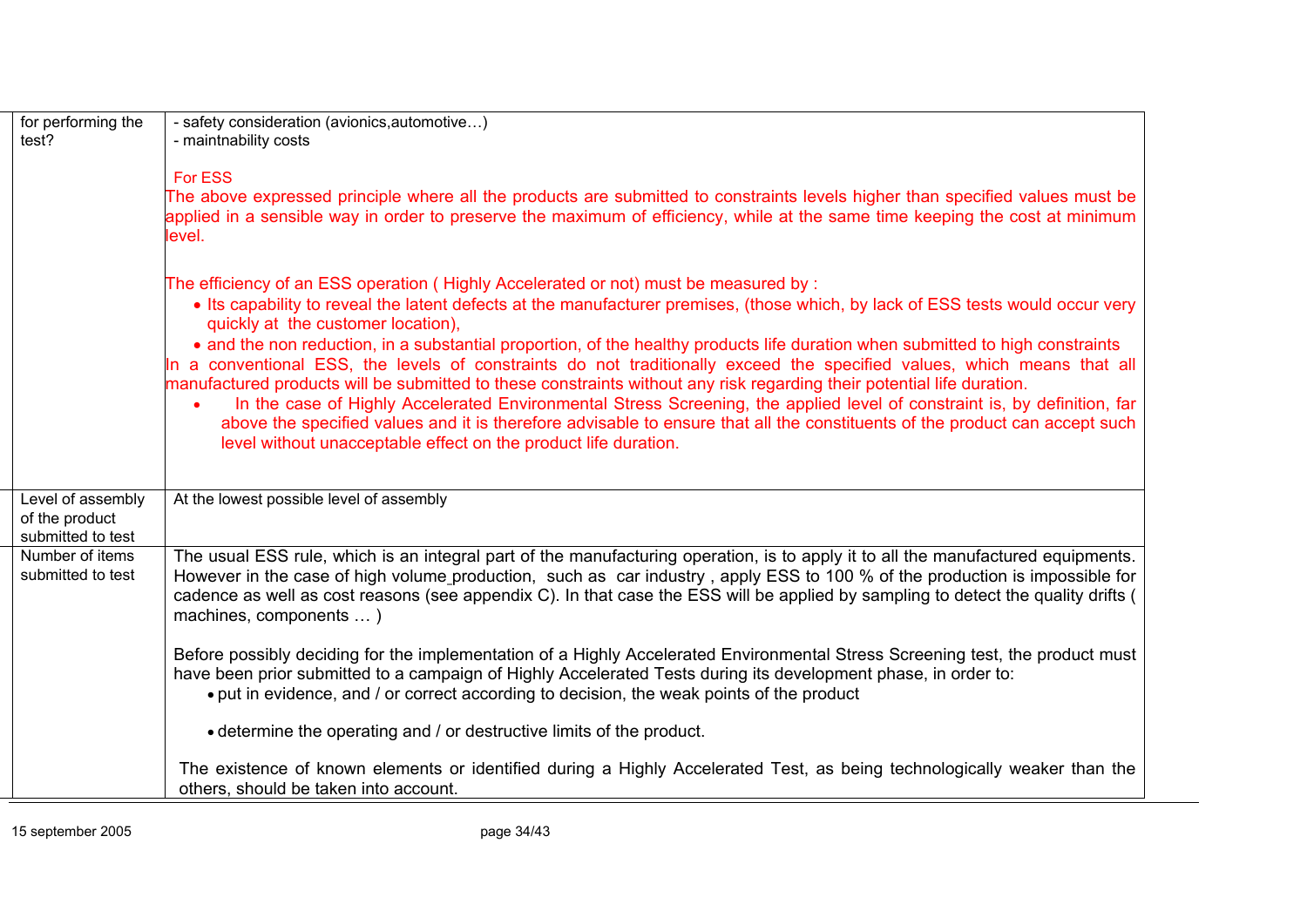|                                                                                                                | As the case may be:<br>• the level of constraint will be aligned on the limits of the weakest element with the risk not to be high enough for an efficient<br>ESS for the remainder part of the product<br>• the level of constraint will exceed the limits of the weakest element with the assumed risk of premature damage of this part<br>of the product<br>• the ESS will be realised in one single step and a "surrounding *" technique allowing to isolate and / or to protect the weak<br>elements will be implemented<br>• the ESS will be realised in several steps with levels of constraint adapted to every homogeneous part of the product<br>*Surrounding: Method of protection of elements, aiming to avoid that they will be submitted to too high constraint values<br>This choice is not neutral, it impacts directly the efficiency of the ESS process, the reliability of the delivered products and the<br>importance of the testing means to put in place. |
|----------------------------------------------------------------------------------------------------------------|----------------------------------------------------------------------------------------------------------------------------------------------------------------------------------------------------------------------------------------------------------------------------------------------------------------------------------------------------------------------------------------------------------------------------------------------------------------------------------------------------------------------------------------------------------------------------------------------------------------------------------------------------------------------------------------------------------------------------------------------------------------------------------------------------------------------------------------------------------------------------------------------------------------------------------------------------------------------------------|
|                                                                                                                | The example of an homogeneous product is a product constituted by a set of electronic cards of identical or nearby<br>technologies.<br>As example, an heterogeneous product is constituted by :<br>sub-sets of different technologies (ex electronic cards, pressure gauges, gyroscope, LCD screen, some analogical<br>components, etc )<br>sub-sets of different masses<br>sub-sets with different levels of integration (partial shields, closed boxes, etc )                                                                                                                                                                                                                                                                                                                                                                                                                                                                                                                  |
| Type of product<br>relevant to be<br>submitted to the<br>test (mass volume<br>low price product<br>$, \ldots)$ | 4. Factors bound in costs and in the strategic context<br>Strategic aspects bound (connected) to the market (ex: any right for the error from the launch of the first copies on the market,<br>maturity of the product from the starting, )<br>$\pmb{\mathsf{H}}$<br>The imperatives of reducing the costs of resumption of the defects of conception<br>"<br>The imperatives of reducing the times of development<br>$\pmb{\mathsf{H}}$<br>The imperatives of reducing the durations of ESS<br>$\pmb{\mathsf{H}}$<br>Also applicable in case of change of technologies if conditions of use are corresponding to a light environment<br>$\pmb{\mathsf{H}}$<br>High mass production with weak environmental conditions<br>$\pmb{\mathsf{H}}$<br>off the shelf equipment submitte to light environment in operation                                                                                                                                                               |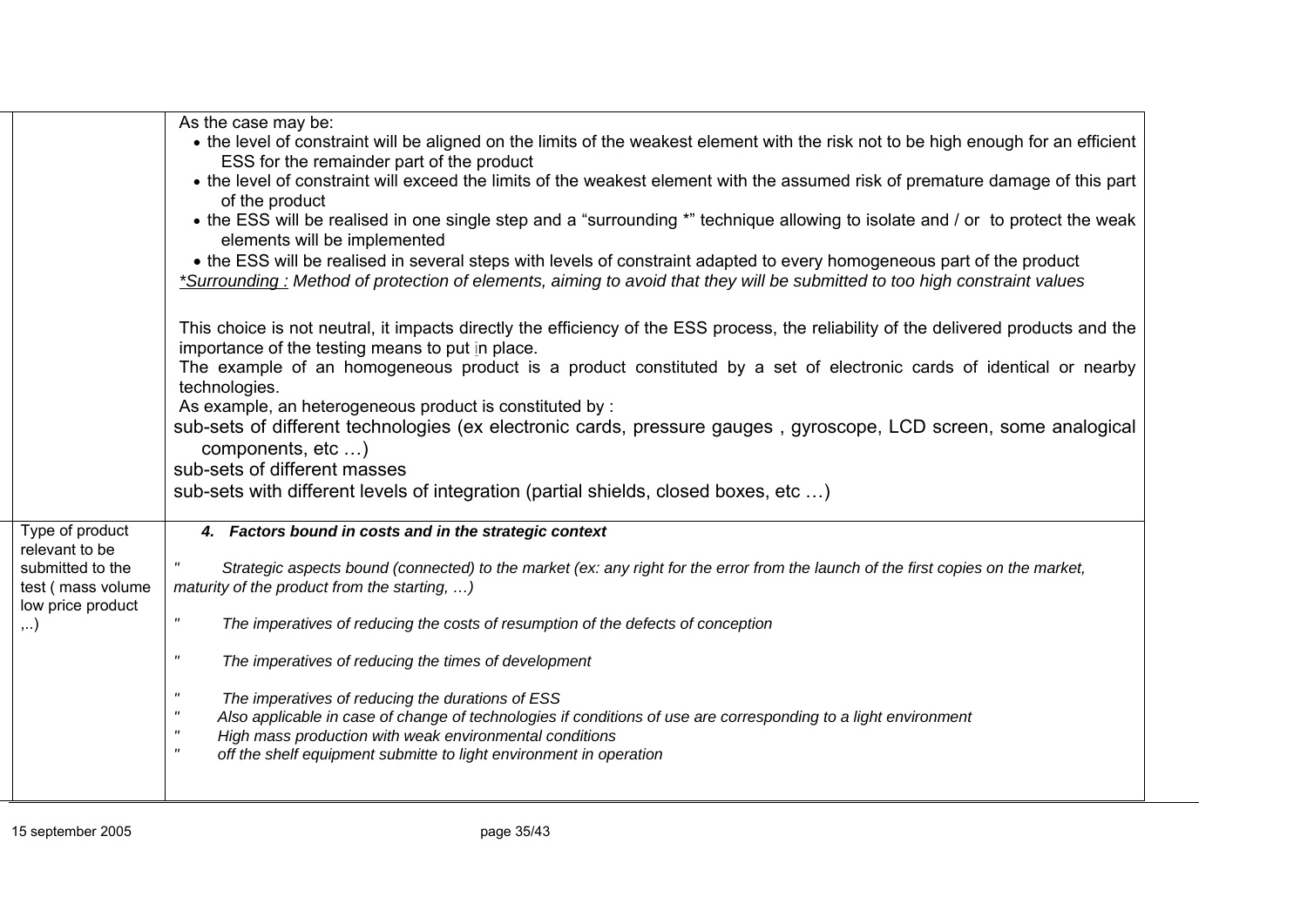|                                       | 5. bound (connected) Factors on the return to experience (REX)                                                                                                    |  |
|---------------------------------------|-------------------------------------------------------------------------------------------------------------------------------------------------------------------|--|
|                                       | $\mathbf{u}$<br>The insufficient operational reliability of similar products already developed and produced by the company (REX in operation)                     |  |
|                                       | $\mathbf{u}$<br>Numerous problems generated in production on similar products of the previous generation (REX in production)                                      |  |
|                                       | <b>Factors bound to the uncertainties</b><br>6.                                                                                                                   |  |
|                                       | $\pmb{\mathsf{H}}$<br>The use of technologies in very innovative character or of the new strategies of implanting of constituents                                 |  |
|                                       | $\pmb{\mathsf{H}}$<br>Use of new processes in production                                                                                                          |  |
|                                       | $\boldsymbol{\mathsf{H}}$<br>The conditions of employment of the product not or little tried                                                                      |  |
|                                       | $\pmb{\mathsf{H}}$<br>Strong variableness of the profile of use of the product (ex: produced " general public ")                                                  |  |
|                                       | $\boldsymbol{\mathsf{H}}$<br>Strong variableness of the performances or of characteristics of the product in some constraints of environment or of use            |  |
|                                       | $\mathbf{u}$<br>Supply beside new suppliers                                                                                                                       |  |
|                                       | $\boldsymbol{\mathsf{H}}$<br>The use of constituents except specification (ex: the case of constituents "civilians" used in the military or spatial applications) |  |
| <b>Test duration</b><br>(days, weeks, | The duration of a higly accelerated tests campaign is very brief : of the order of 5 days on average                                                              |  |
| months)                               |                                                                                                                                                                   |  |
| Separate or                           | Combined environments are not a condition but can be employed if necessary to disclose a failure.                                                                 |  |
| combined                              | For example, we can gradually increase the vibration level for a given rate of temperature variation or by increasing gradually this rate for a                   |  |
| environments<br>Product strength      | given level of vibration.<br>no                                                                                                                                   |  |
| and environment                       |                                                                                                                                                                   |  |
| stress variabilities                  |                                                                                                                                                                   |  |
| are or aren't                         |                                                                                                                                                                   |  |
| considered                            |                                                                                                                                                                   |  |
| (in the process of                    |                                                                                                                                                                   |  |
| deriving the test                     |                                                                                                                                                                   |  |
| severity)                             |                                                                                                                                                                   |  |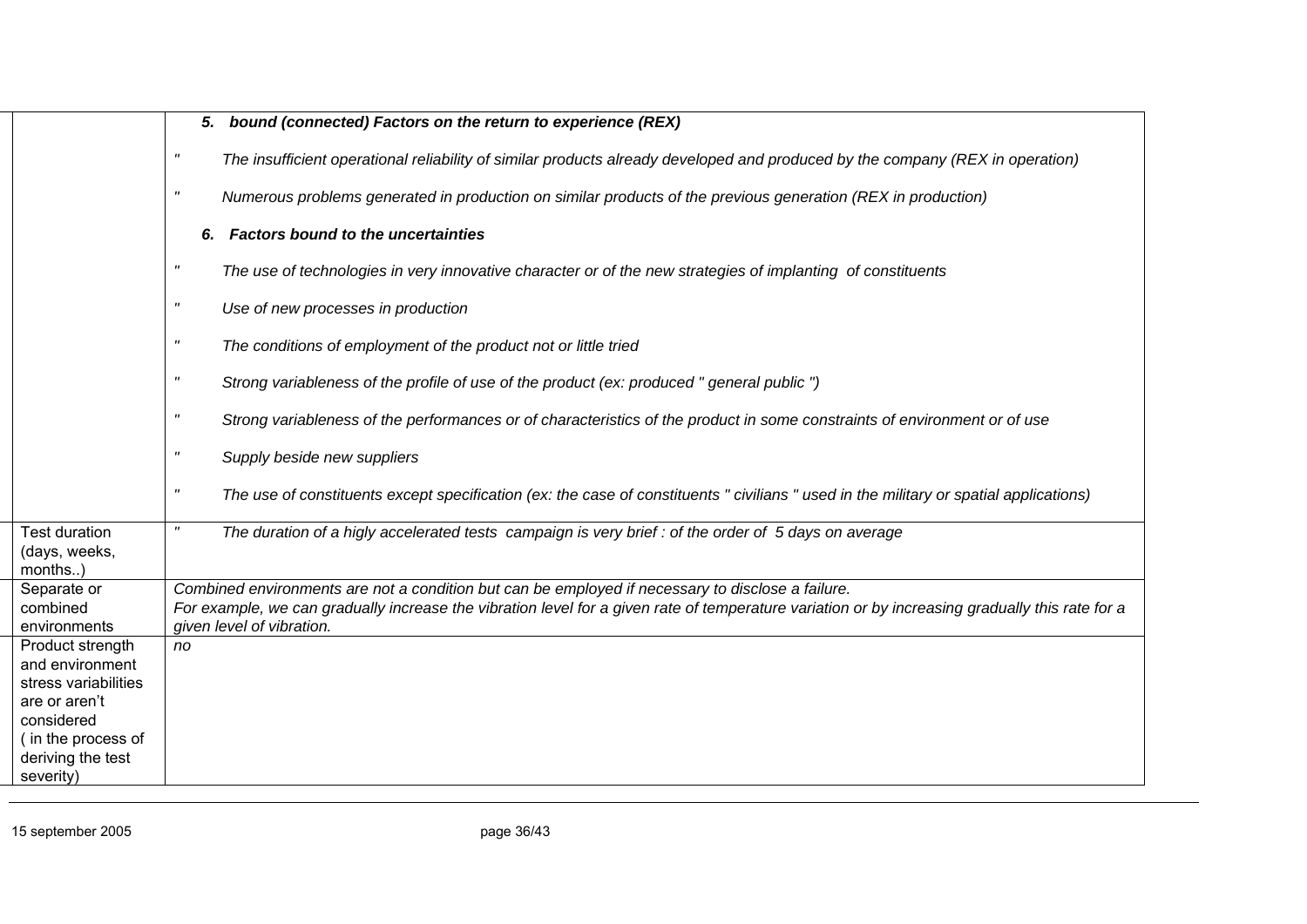| Does the test bring   | no                                                |
|-----------------------|---------------------------------------------------|
| knowledge on          |                                                   |
| reliability           |                                                   |
| parameters?           |                                                   |
| Does the test         | Yes, the product under test is normally destroyed |
| consume totally or    |                                                   |
| partially the life    |                                                   |
| potential ot the      |                                                   |
| equipment             |                                                   |
| submitted to test?    |                                                   |
| main norms,           | no                                                |
| standards,            |                                                   |
| technical             |                                                   |
| references relative   |                                                   |
| to this type of tests |                                                   |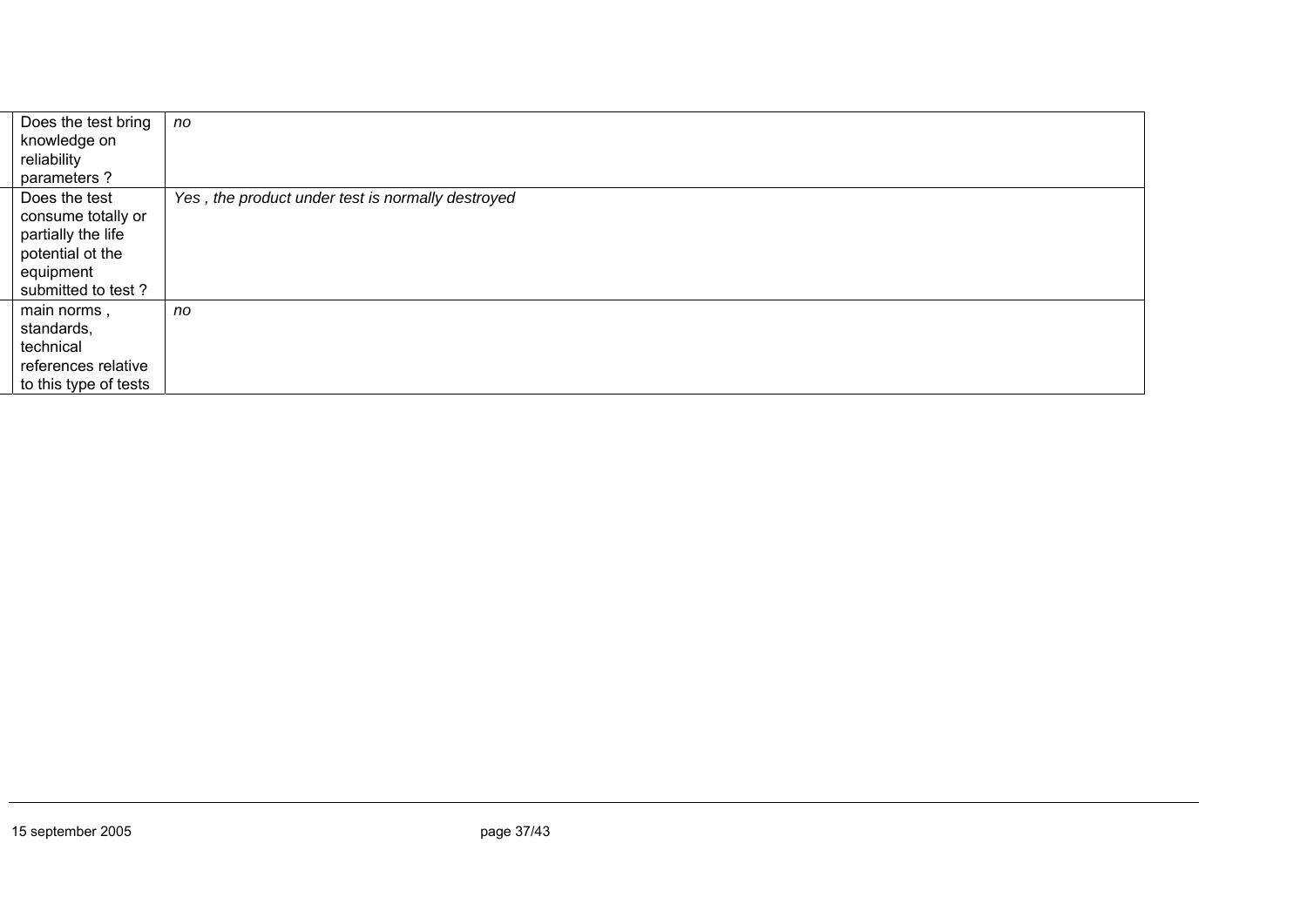**Environmental Stress Screening (ESS)** : production operation consisting to submit the equipment coming out of manufacture to specific tests (climatic, electric, mechanical, …) so as to accelerate the outcome of latent defects in order to eliminate them

**Highly Accelerated Environmental Stress Screening (HA-ESS)**: ESS test during which the values of the applied constraints are far above the specified values.

*Note: the HASS (Highly Accelerated Stress Screening) is a particular case of the "Highly Accelerated Environmental Stress Screening" allowing to combine two environmental constraints (temperatures and vibrations) following a well defined methodology* 

**Operating limits**: level of constraint above which the product does not operate any more properly . When one comes down afterwards from this level, the product performances become again nominal (character of reversibility).

**Destructive limit**: level of constraint above which the product will suffer irreversible damages , not enabling to come back to nominal performances when the constraint is brought back under the specified value (character of irreversibility).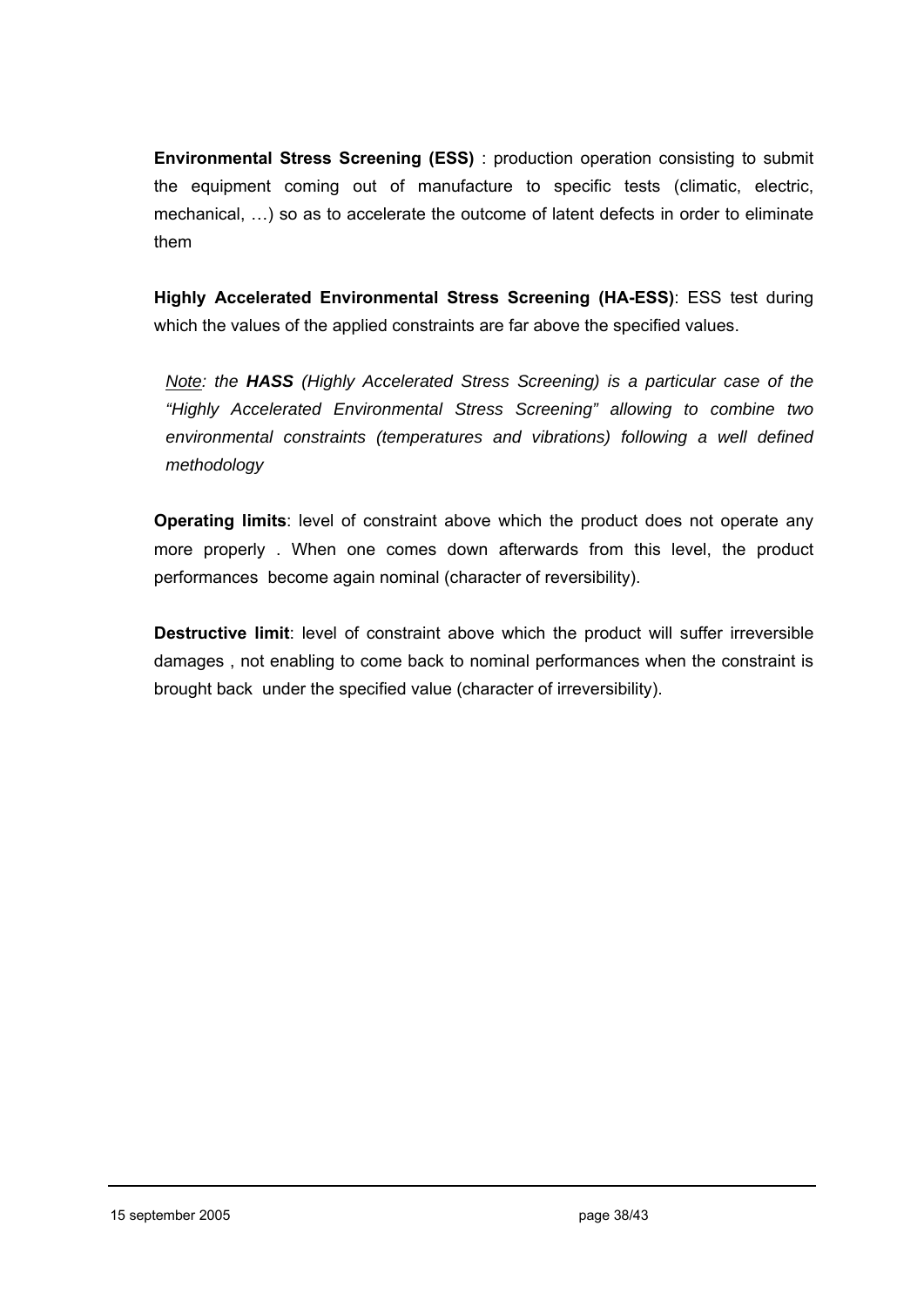*Following pages are extracted from ASTE guide on HASS , intitled "Environmental Stress Screening for Electronic Equipment using Highly accelerated Tests" . Can be ordered on line on ASTE SITE ( google "ASTE").* 

# **7.1 - Comparison of both methods**

The ESS such as defined in the ASTE document of 1986 will be called « conventional environmental stress screening » by opposition to the "Highly Accelerated Environmental Stress Screening "

This paragraph has for objective to give elements allowing to evaluate the efficiency of the conventional ESS and of the Highly Accelerated ESS

# **7.1.1 - "Conventional environmental stress screening"**

## **method**

The experience shows that, for a serial production, some products are much more fragile than others; as shown on the graph below, we have two statistical distributions, the one relative to healthy products , the other to fragile products.

The healthy population is located around a mean value situated beyond the specification.

In the case of conventional ESS use, Highly Accelerated Tests do not have been necessarily conducted during the product development phase and the margin (as defined on the graph) is not known.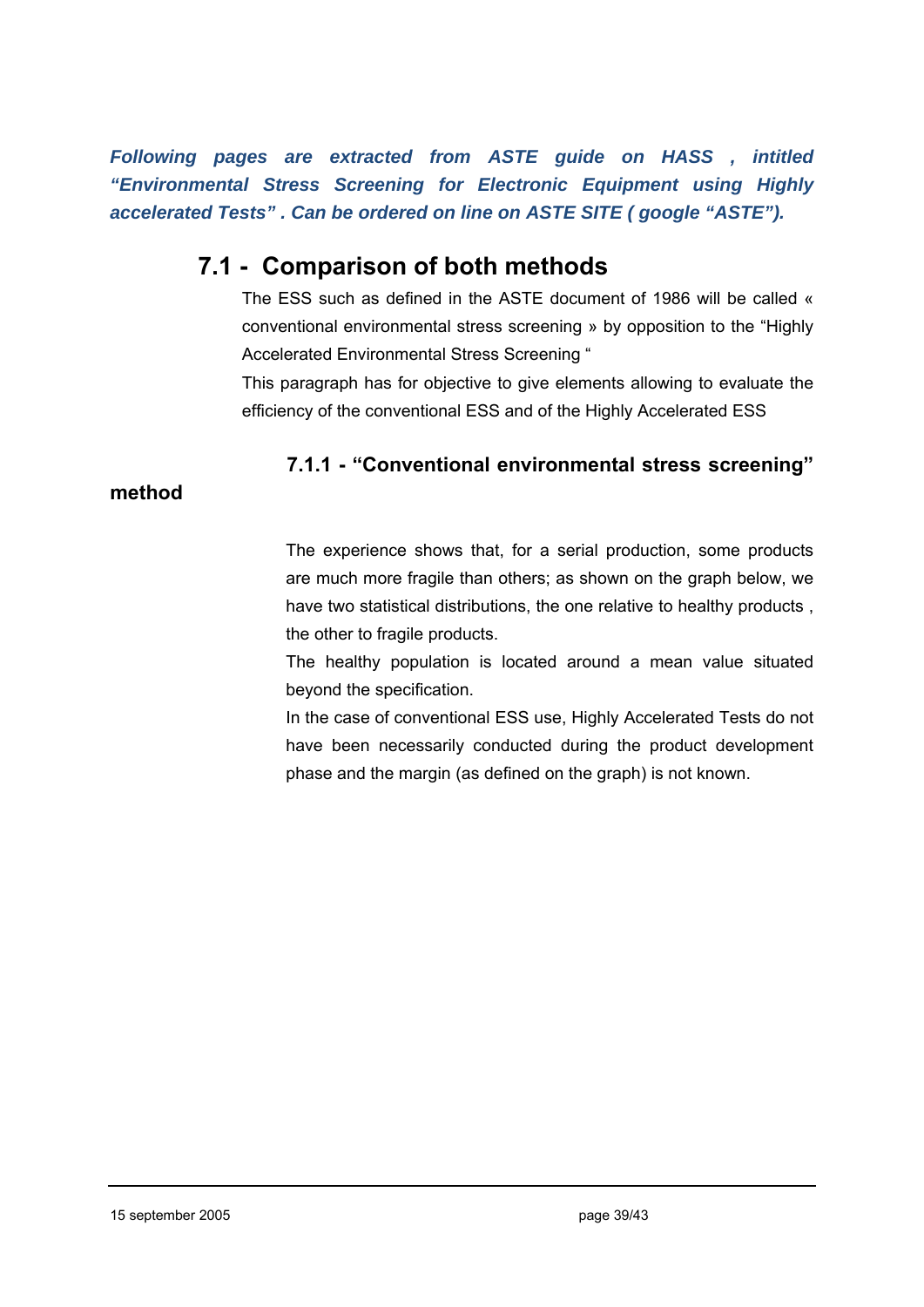In this method, the constraints are generally applied separately, and the laws of defects appearance acceleration are known in principle. One will note also that the constraint level is always lower or equal to the specification value .

It is besides recognised in electronics, that every set containing latent defects will «age» faster than every healthy set ( fuse effect).

The following graph then shows that, after a conventional ESS, the healthy population slightly decreases its duration of life.

On the other hand, the products with latent defects failed in majority. But, the constraints being relatively low, and the technical margins being unknown, the danger is that some products with latent defects (weaknesses) could still be identified as being good.

# **7.1.2 – "Highly Accelerated Environmental Stress Screening" method**

In this method, as previously mentioned, it is compulsory to have prior performed a campaign of Highly Accelerated Tests and to have obtained a robust design and a robust manufacture

. Furthermore it will also allow to define margins.

The graph below shows the increase of both the robustness and the margins by the distributions gap ( healthy and with latent defects) towards the right, compared to the previous graph. (based on the hypothesis of identical distributions).

For the Highly Accelerated ESS itself, the product robustness (design and manufacture) acquired during the Highly Accelerated Tests, will allow to define a profile which constraints levels will be situated beyond the specifications.

It is certain, even if not easy to demonstrate, that the impact of this ESS on the product life duration will be more important than the one brought by a conventional ESS

This is shown in the following graph, by the more significant translation towards the left of the distributions after Highly Accelerated Tests .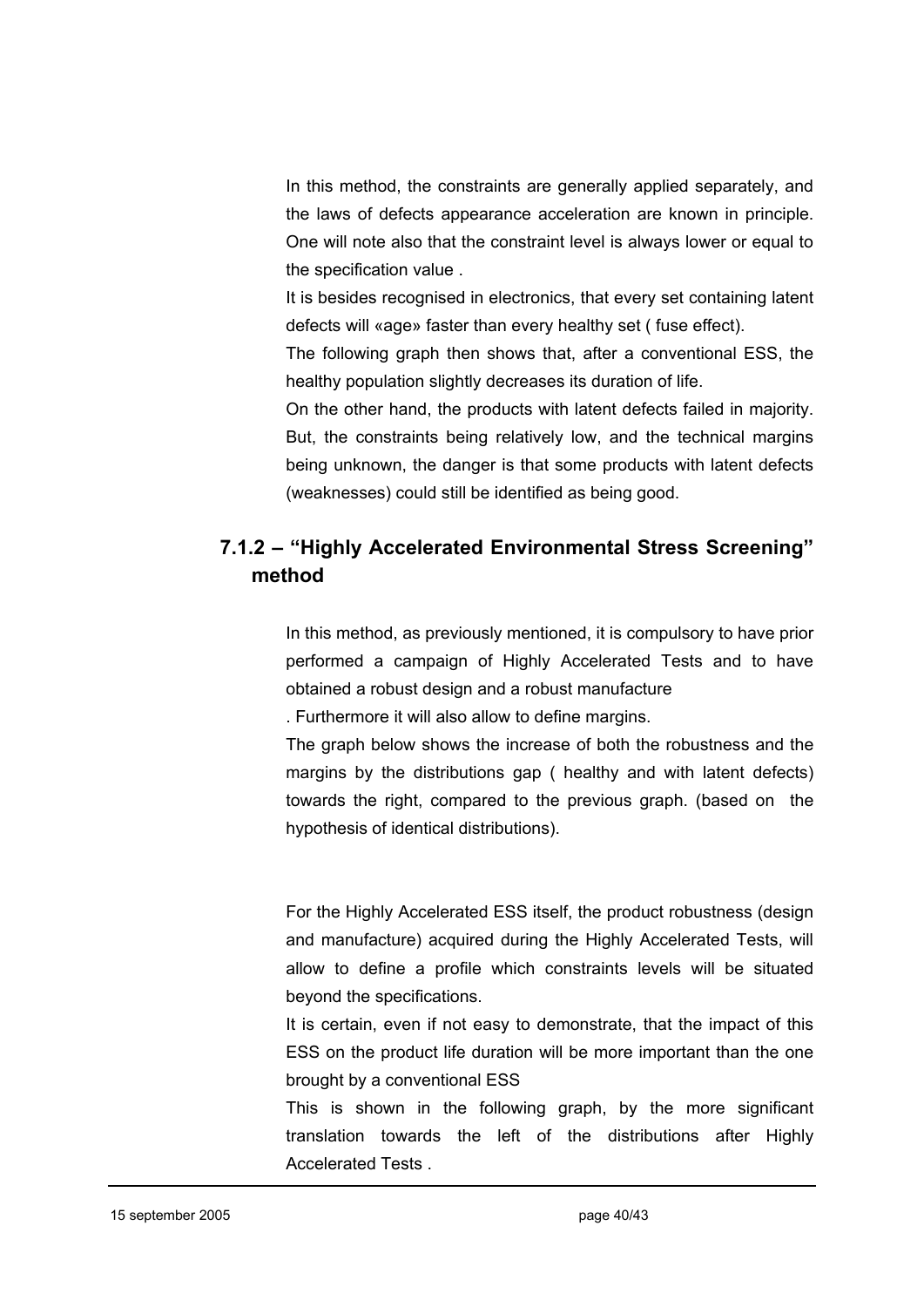It will of course be necessary to verify that the obtained life reduction is not too important (see detail in paragraph 10 : Validation of the initial profile and of the implemented tests means ).

For the products with latent defects, due to the high levels applied, the proportion of the revealed failures is far more important than those obtained with a conventional ESS .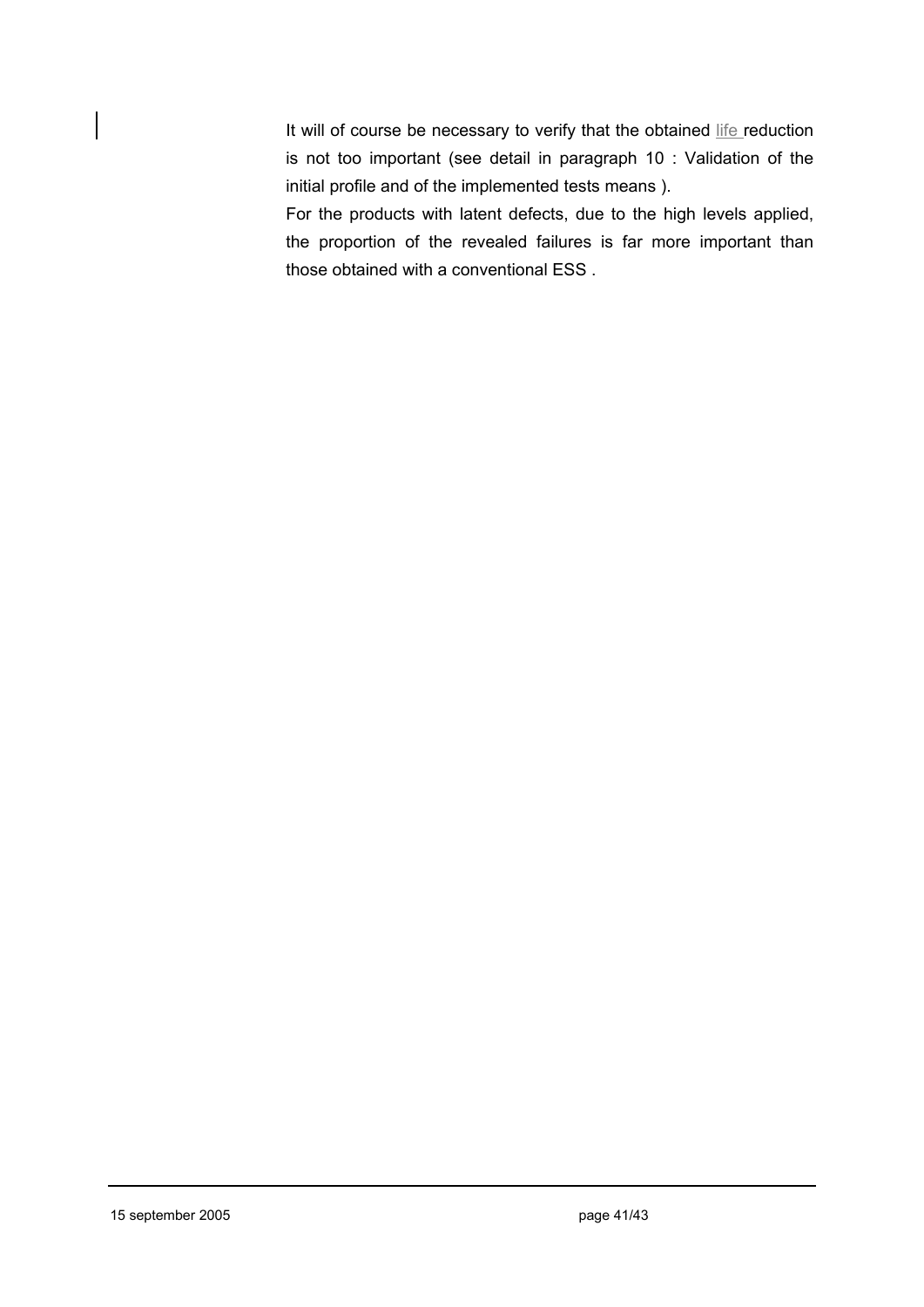# **7.2 - Comparison of the environmental stress screening methods**

The tab below puts in evidence the differences between the main characteristics of the conventional ESS and of the Highly Accelerated ESS.

| <b>ESS</b>                         | <b>Conventional ESS</b>                                                                                 | <b>Highly Accelerated ESS</b>                                                                                                                                                                             |
|------------------------------------|---------------------------------------------------------------------------------------------------------|-----------------------------------------------------------------------------------------------------------------------------------------------------------------------------------------------------------|
| <b>Characteristic</b><br>Objective | Eliminate the products presenting early defects bound to manufacturing and to the components dispersion |                                                                                                                                                                                                           |
| Principle                          | The application of constraints within the limits<br>of the product specification                        | The application of constraints beyond the specification<br>NB: allows to detect the components dispersion                                                                                                 |
| Input data                         | The product specifications and its life profile                                                         | Knowledge of the operation margins and of the product<br>limitations<br>NB: The product robustness has been improved by increasing the<br>operation margins (tolerance increased in components dispersal) |
| Responsibility                     | Manufacturing only                                                                                      | R&D and Manufacturing                                                                                                                                                                                     |
| Constraints<br>application mode    | sequential type : Temperature, vibration,                                                               | Combined : temperature., mechanical shocks<br>electric<br>constraints                                                                                                                                     |
| Efficiency                         | Moderate or weak on the stabilized products                                                             | Good: increased efficiency in terms of control of the operation<br>margins<br>Maturation and faster mastery of the manufacturing process                                                                  |
| Profile acquisition                | Long and iterative because based on the return<br>of experience 1 year or more                          | Fast due to the methodology<br>Around 3 to 6 months                                                                                                                                                       |
| Speed                              | Indicative duration:<br>2 to 4 days                                                                     | Indicative duration:<br>2 to 8 hours (reduces the production cycles)                                                                                                                                      |